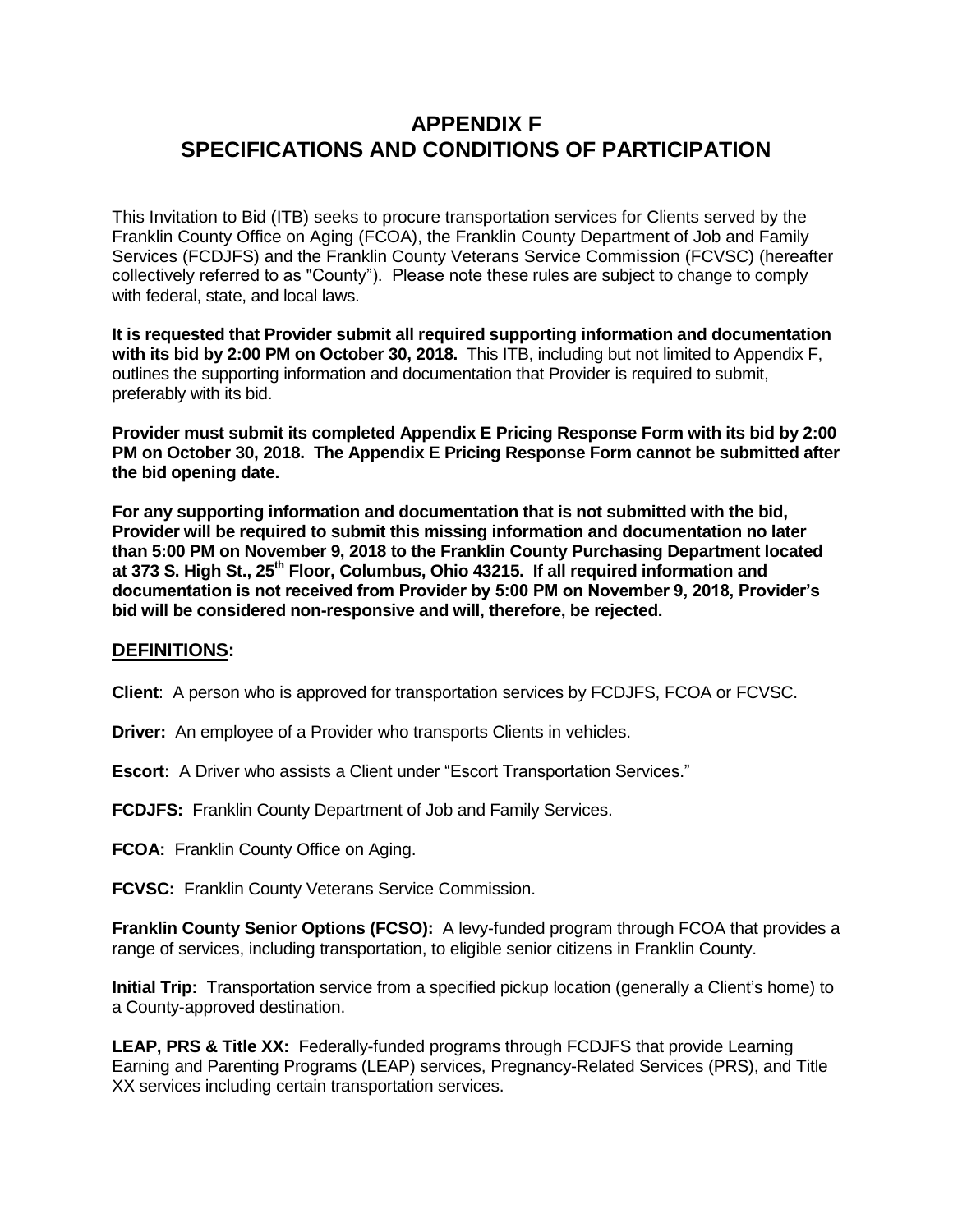**Lift (ambulette) Services:** Transportation services for non-transferrable wheelchair-bound Clients.

**Non-Lift Services:** Transportation services for Clients not bound by a wheelchair, or Clients who are able to transfer from wheelchair to vehicle.

**Provider:** Company contracted by the County to provide transportation services.

**Return Trip:** Transportation service from a County-approved destination to a specified drop off location (generally a Client's home).

**Service Ticket:** Document that provides information about the service provided. See service specifications for more details.

**Unit of Service:** A quantitative measurement of service, which includes the following:

- 1. A unit of Medical, Expanded, Non-Emergency, PRS, LEAP & Title XX Transportation is one (1) mile;
- 2. A unit of Escort Transportation is one (1) hour.

**Veterans:** Clients who served in the United States Armed Forces and qualify as a veteran under Ohio Revised Code Chapter 5901.

# **SPECIFICATIONS**

# **SPECIFICATION 1: DESCRIPTION OF SERVICES**

#### **The Franklin County Office on Aging**

FCOA operates a program called Franklin County Senior Options (FCSO) for senior citizens of Franklin County who meet income and eligibility guidelines. The FCSO program provides Medical, Expanded and Escort transportation services (lift and non-lift).

Medical Transportation: This service (lift and non-lift) includes transportation for medical appointments and transportation to medical facilities and pharmacies. A Client may bring along a companion (e.g., a family member, friend or aide), for the purpose of assisting the Client, without extra charge. Providers are not required to transport more than one companion per Client.

Expanded Transportation: This service (lift and non-lift) enables Clients to travel to various locations within Franklin County to assist in meeting their social and personal needs. The following destinations are examples of locations: supermarket, post office, beauty parlor, bank, cemetery, etc. A Client may bring along a companion (e.g., a family member, friend or aide), for the purpose of assisting the Client, without extra charge. Providers are not required to transport more than one companion per Client. Expanded transportation is limited to seventy-five (75) Units of Service (miles) per month per Client. If a Client exceeds seventy-five (75) Units of Service (miles) of Expanded Transportation without prior authorization from FCOA, FCOA will only pay for mileage overages up to fifty (50) miles.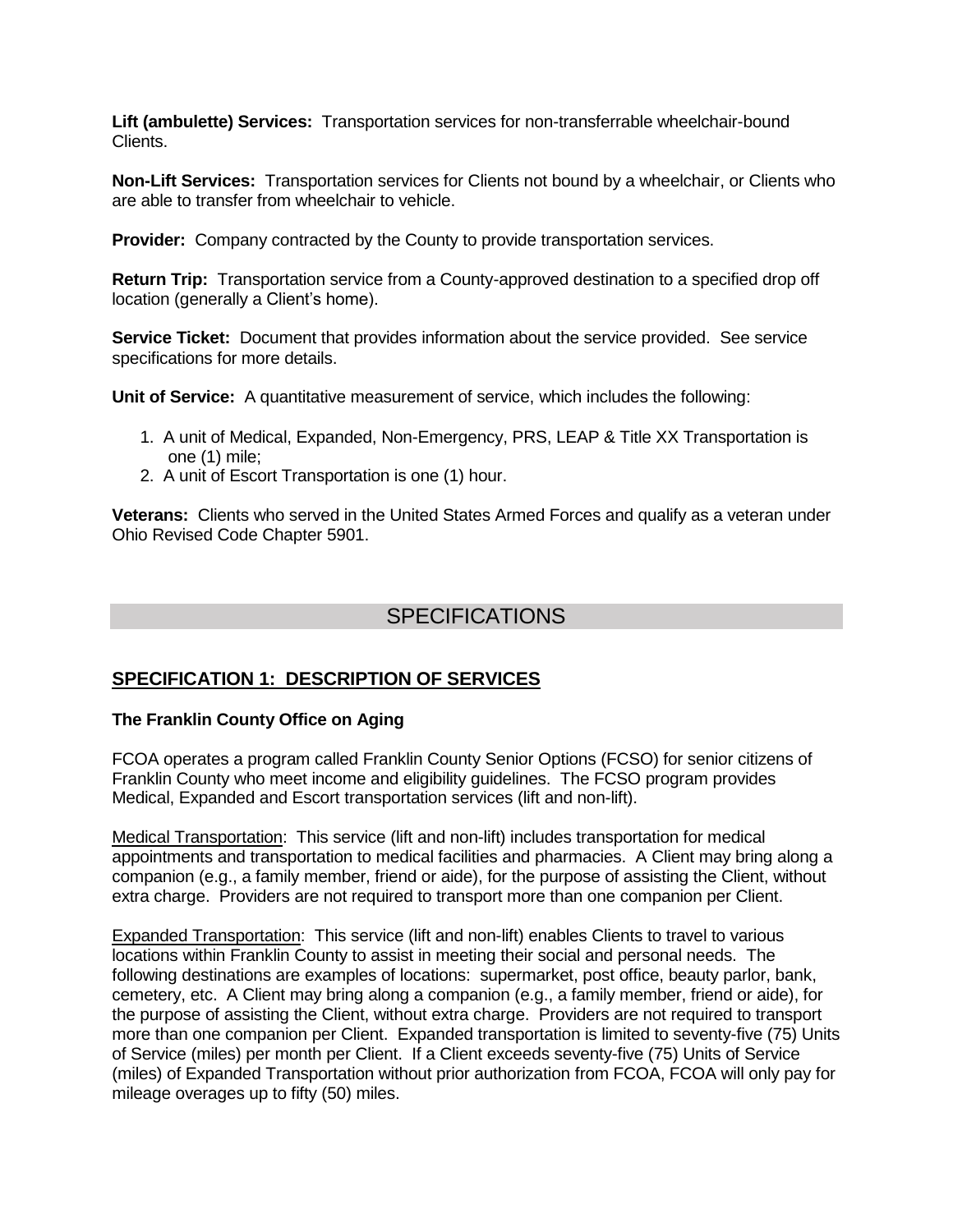Escort Transportation:This service (lift and non-lift) is for Clients who have no available companion to assist them during a trip. The Provider shall provide a Driver or transportation aide to step in as an Escort for the Client. This service is designed to enable a Client to travel to necessary locations such as a supermarket, medical appointment, post office, bank, etc. with assistance from the Escort. The Escort is to remain with the Client for the entire duration of the appointment, errand, etc. to provide assistance as requested by the Client. FCOA Clients utilizing Escort Transportation are limited to a maximum of six (6) Units of Service (hours) per month per Client.

## **The Franklin County Department of Job and Family Services**

FCDJFS seeks transportation services (lift and non-lift) for two programs: Learning, Earning and Parenting Programs (LEAP), Pregnancy-Related Services (PRS) & Title XX, and Non-Emergency Medical Transportation services.

LEAP, PRS & Title XX: FCDJFS provides transportation (non-lift only) services for Clients eligible to participate in the LEAP, PRS or Title XX programs. The specific objective will be to transport eligible individuals, as determined by FCDJFS, to and/or from their place of residence, or other site, and one of the following as approved by FCDJFS: (1) a licensed child care provider; (2) a school; or (3) a Medicaid provider for the purpose of receiving medical care. Transportation services are limited to locations within Franklin County, Ohio. A Client may bring along a companion (e.g., a family member, friend or aide), for the purpose of assisting the Client, without extra charge. Providers are not required to transport more than one companion per Client.

Non-Emergency Medical Transportation: FCDJFS provides transportation services (lift and nonlift) for Clients who are eligible to receive non-emergency transportation services under the Medicaid program. The specific objective will be to transport eligible individuals, as determined by FCDJFS, to and/or from their place of residence, or other site as approved by FCDJFS, to a Medicaid provider for the purpose of receiving medical care. Transportation services are limited to locations within Franklin County, Ohio. A Client may bring along a companion (e.g., a family member, friend or aide), for the purpose of assisting the Client, without extra charge. Providers are not required to transport more than one companion per Client.

FCDJFS does not utilize Escort Transportation services.

# **The Franklin County Veterans Service Commission**

FCVSC seeks Medical Transportation (lift and non-lift) services and Escort Transportation (lift and non-lift) services for Veterans serviced by FCVSC in Franklin County, Ohio.

Medical Transportation: This service (lift and non-lift) will be to transport eligible individuals within Franklin County, as determined by FCVSC, to and/or from their place of residence, or other site as approved by FCVSC, to a provider of medical services for the purpose of receiving medical care. Transportation services are limited to within Franklin County, Ohio. A Client may bring along a companion (e.g., a family member, friend or aide), for the purpose of assisting the Client, without extra charge. Providers are not required to transport more than one companion per Client. FCVSC medical transportation does not include trips to pharmacies.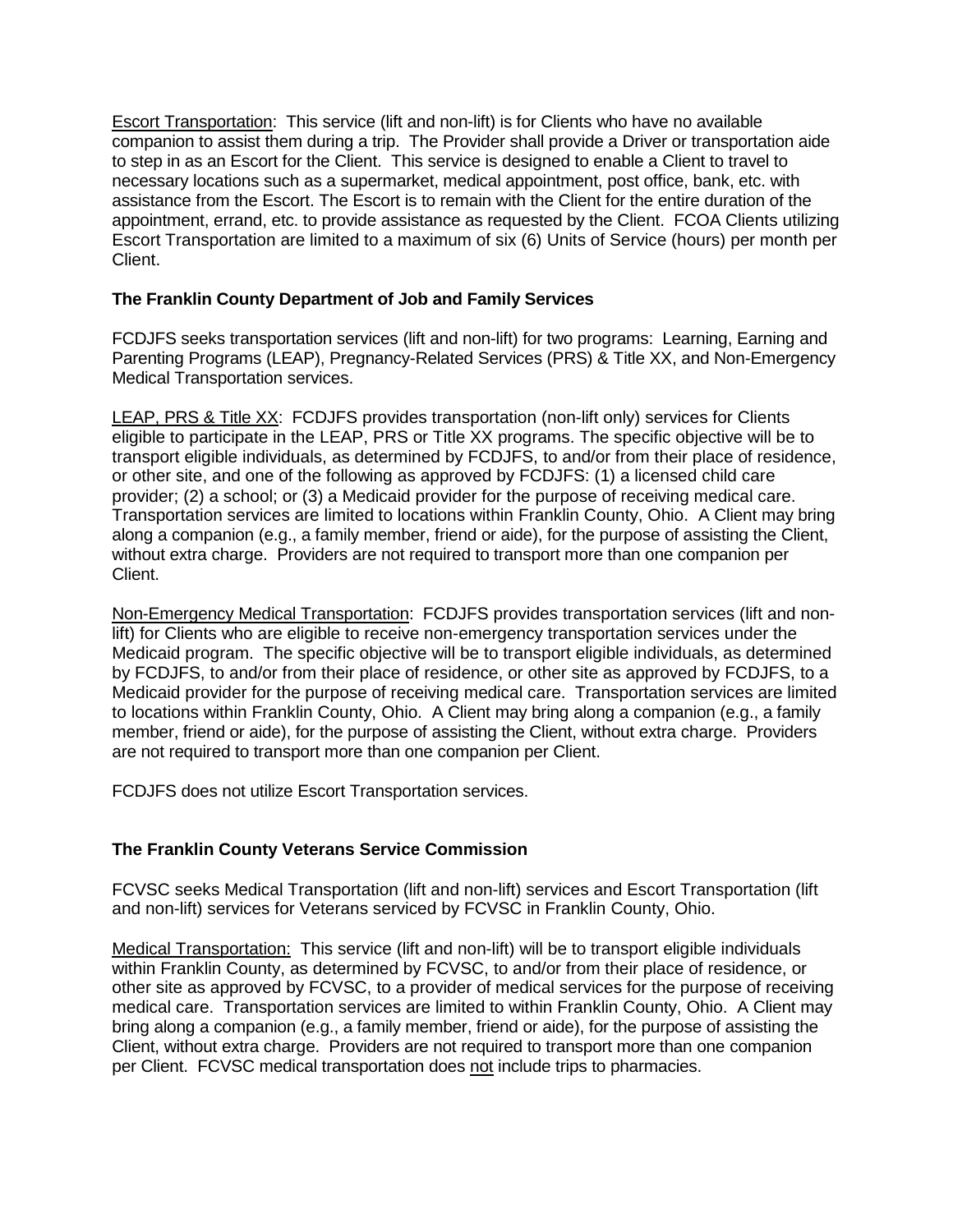Escort Transportation: This service (lift and non-lift) is for Veterans who have no available companion to assist them during a trip. The Provider shall provide a Driver or transportation aide to step in as an Escort for the Client. This service is designed to enable a Client to travel to medically necessary locations at a medical facility with assistance from the Escort. The Escort is to remain with the Client for the entire duration of the appointment, errand, etc. to provide assistance as requested by the Client. Use of Escort Transportation by FCVSC Clients is on a limited basis and requires the Client to seek and acquire prior authorization from FCVSC.

# **SPECIFICATION 2: SERVICE REQUIREMENTS**

Provider agrees to the following service requirements:

- A. Transportation services shall be available to Clients during the following hours:
	- 1. FCOA Clients require transportation services a minimum of **Monday through Friday, 6:00 a.m. to 6:00 p.m.**
	- 2. FCDJFS Clients require transportation services **twenty four (24) hours a day, seven (7) days a week, three hundred and sixty five (365) days a year.**
	- 3. FCVSC Clients require transportation services **twenty four (24) hours a day, seven (7) days a week, three hundred and sixty five (365) days a year.**
- B. Transportation services shall be available to Clients during all County-observed holidays, which are identified in "Franklin County Observed Holidays" (Appendix P).

County operations may be modified on County-observed holidays, including but not limited to, hours of operation, limited staffing, etc. Notwithstanding the foregoing condition, Provider shall provide full services as described herein during all Countyobserved holidays.

- C. For the Initial Trip, the Driver shall not pick up the Client more than one (1) hour prior to the scheduled appointment time.
- D. For Initial Trips, Provider is required to call the Client on the telephone if Client does not answer the door before abandoning the attempt to pick up the Client. Provider is not required to make more than one (1) attempt to pick up a Client for an Initial Trip.
- E. A Driver shall provide personal assistance as necessary and per Client request. Personal assistance is limited to assistance in moving Client to or from the door of an approved location, assistance in entering or exiting a vehicle, and/or assistance with the Client's medical equipment, if applicable. Some Clients may not possess the ability to see or hear a vehicle when it arrives to pick them up and others may have physical limitations that prohibit them from waiting outside or in a lobby area. Therefore, for such Clients, a Driver should disembark the vehicle and knock on the door of the Client's residence or other approved location to safely assist the Client to the vehicle. At the approved destination site, a Driver may be required to enter the location to safely assist the Client to the vehicle.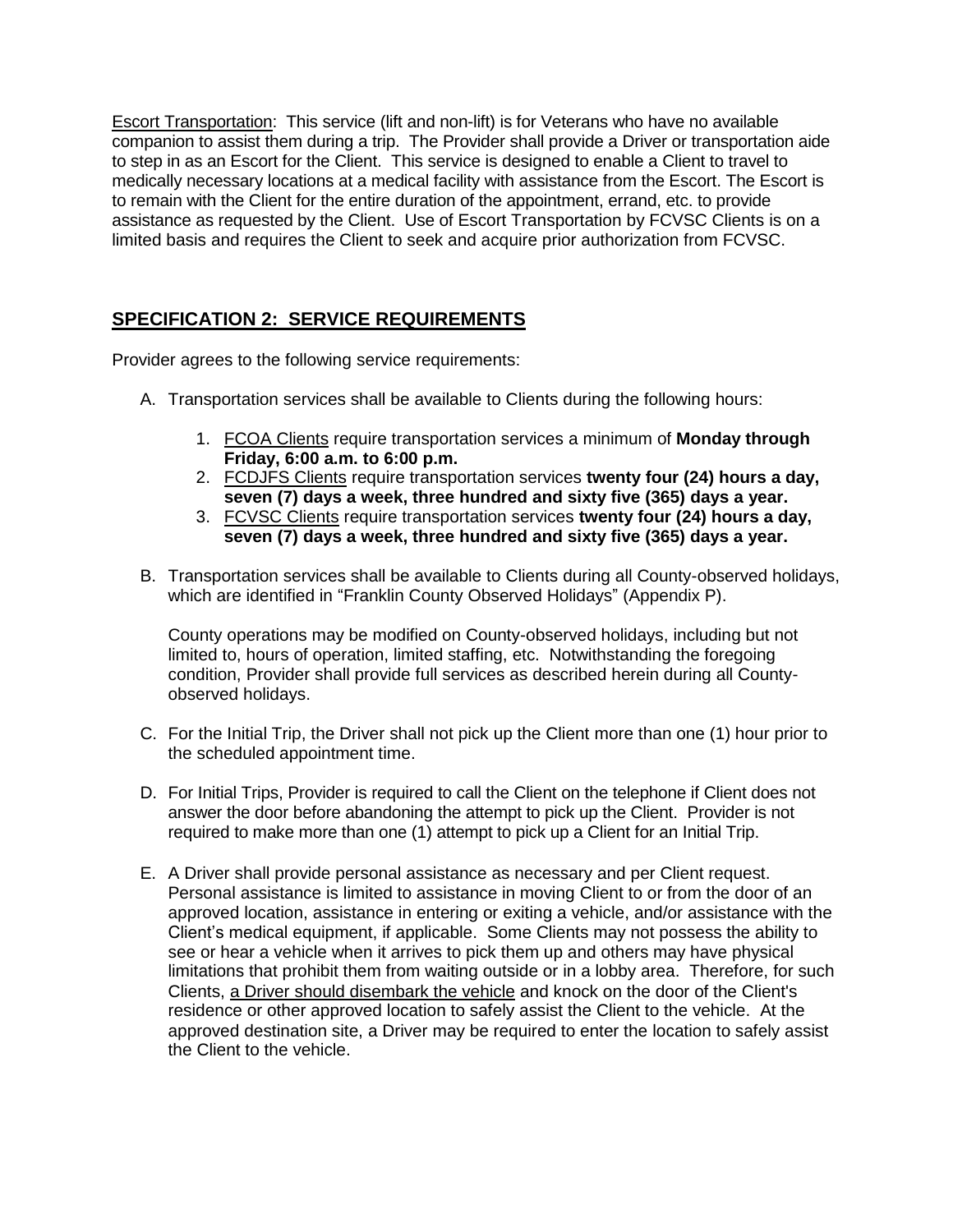- F. A Driver is not required to wait on a Client once the Client has been transported to a destination. If a Driver chooses to wait on a Client, there shall be no charge to the County for such wait.
- G. For Return Trips, there shall not be a waiting period of more than one (1) hour between the time the Client contacts the Provider and makes arrangements to be picked up and the time the Driver arrives at the pickup location. If a Client is transported to a destination and Client calls for a Return Trip, the Driver is responsible for making as many attempts as necessary to return Client to their home.
- H. If Provider so chooses, Clients may be transported in multiple-loading arrangements, but those arrangements must be in accordance with all other specifications of this contract.
- I. Provider must recognize that some Clients have exceptional situations, and must be transported according to their special needs as specified by the County and in accordance with all other specifications of the contract. A multiple-loading arrangement may or may not be appropriate to service these needs. Possible situations include, but are not limited to the following:
	- 1. Clients who have medical conditions that require transport of equipment;
	- 2. Clients who are receiving chemotherapy, dialysis, or other treatments or therapies that may cause illness during transit; or
	- 3. Clients whose medical conditions may be contagious.
- J. Provider must ensure that a Client does not ride in any transportation vehicle for more than one (1) hour of travel to or from an approved destination site unless the County has predetermined that travel time will be in excess of one (1) hour.
- K. If a companion accompanies a Client on a trip, the purpose of such trip must be for said Client and not for said Client's companion.
- L. A Driver may request that a Client show identification to verify Client's identity. The Provider shall contact the appropriate County agency contact if fraudulent use of County-funded transportation services is suspected.
- M. Provider must transport Clients to all postal zip codes within Franklin County.
- N. Provider shall complete all Initial Trips and Return Trips that are assigned to, and accepted by, Provider.
- O. There shall be no smoking in the transportation vehicle while a Client is present. In the event a Client requests a smoke-free vehicle, Provider shall comply with this request.
- P. Provider shall ensure that all Drivers meet the following criteria:
	- 1. A Driver shall possess the ability to understand written and oral instructions;
	- 2. A Driver shall possess the ability to conduct and document the daily vehicle inspection;
	- 3. A Driver shall wear clean and appropriate attire, and have identification which is clearly labeled with the Provider's company name;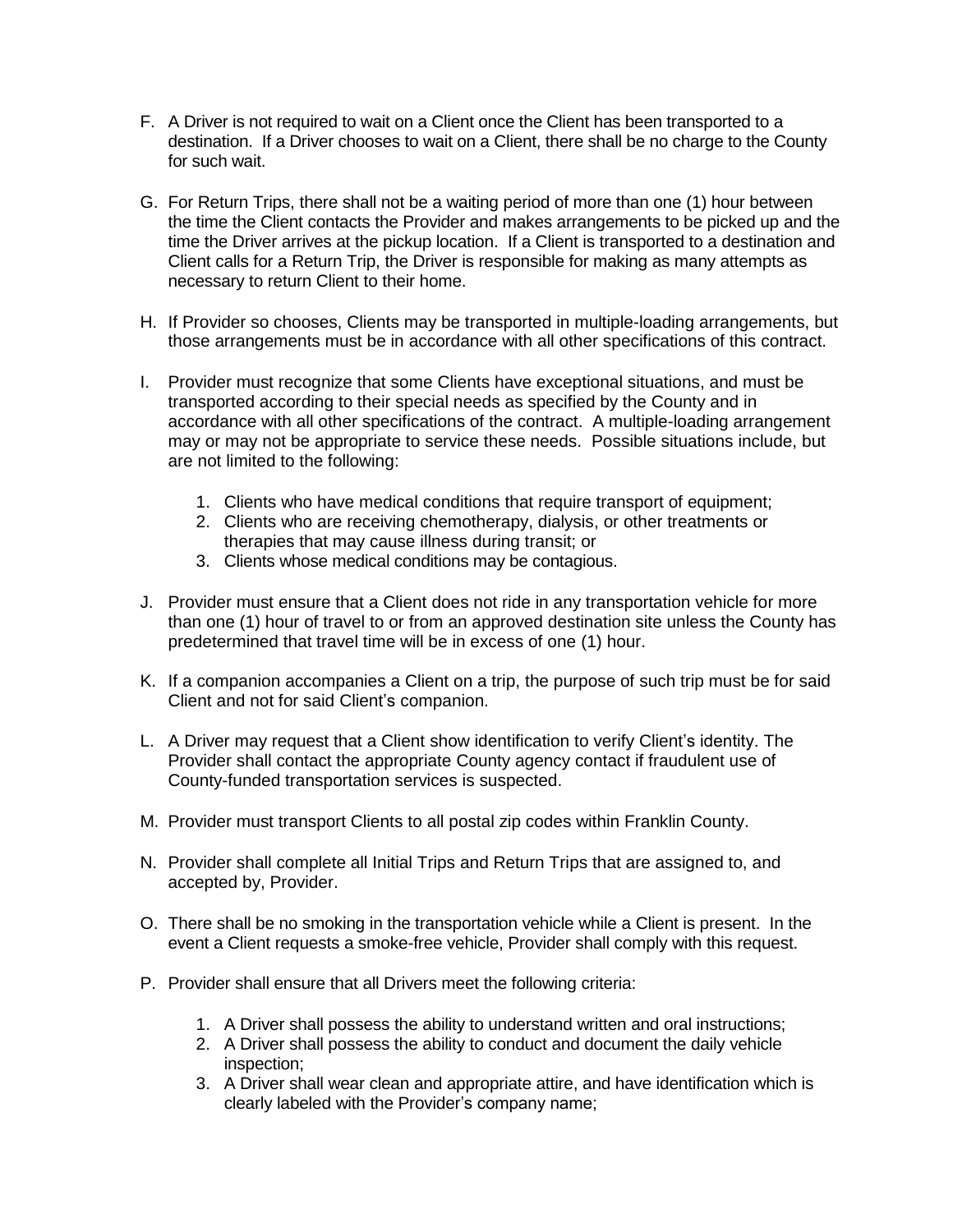- 4. A Driver shall perform his/her duties in a professional manner, and will be courteous to all Clients at all times;
- 5. A Driver shall possess the ability to respond appropriately in the event of an emergency. Such responses include but are not limited to obtaining emergency medical assistance for a Client and ensuring a disabled vehicle is safely moved off to the side of the road with emergency flashers enabled;
- 6. A Driver shall observe and comply with all state and local laws regarding the use of cellular phones while the Client is being transported in the vehicle. Drivers shall limit the use of cellular phones while a Client is being transported in the vehicle in order to ensure Client safety. Drivers are strictly prohibited from "texting" (e.g., sending or reading a text message) while the vehicle is in transit; and
- 7. Provider and Driver shall comply with the Americans with Disabilities Act (ADA) regulations including but not limited to:
	- a. A Driver must allow all service animals in the vehicle;
	- b. A Driver may not ask for proof of service animal certification or a Client's disability;
	- c. A Driver may not require a Client traveling with a service animal to sit in a particular seat on the vehicle; and
	- d. A Driver may not charge a cleaning fee for Clients who bring service animals into the vehicle.

# **SPECIFICATION 3: VEHICLE REQUIREMENTS**

Provider agrees to the following vehicle requirements:

- A. Provider shall maintain a sufficient number of vehicles to ensure efficient service delivery to Clients.
- B. The County reserves the right to review and/or audit inspection forms and reports as requested by the County.
- C. All transportation vehicles must be maintained in a state of repair and condition that will allow for the safe transportation of Clients. Clients who are receiving chemotherapy, dialysis, or other treatments or therapies may become ill during transit. Other Clients may have contagious medical conditions. To the extent that a transportation vehicle requires cleaning or other repair(s) as a result of transportation of a Client or service animal, Provider shall be responsible for all costs and activities related to such cleaning or other repair(s) so as to allow for the safe transportation of other Clients.
- D. All vehicles licensed and registered as a lift (ambulette) vehicle must meet all vehicle criteria established through the Ohio Revised Code Section 4766.15 and administered by the Ohio State Board of Emergency Medical, Fire and Transportation Services.
- E. Provider shall maintain a copy of the current vehicle registration, insurance, and license (when applicable) in each vehicle.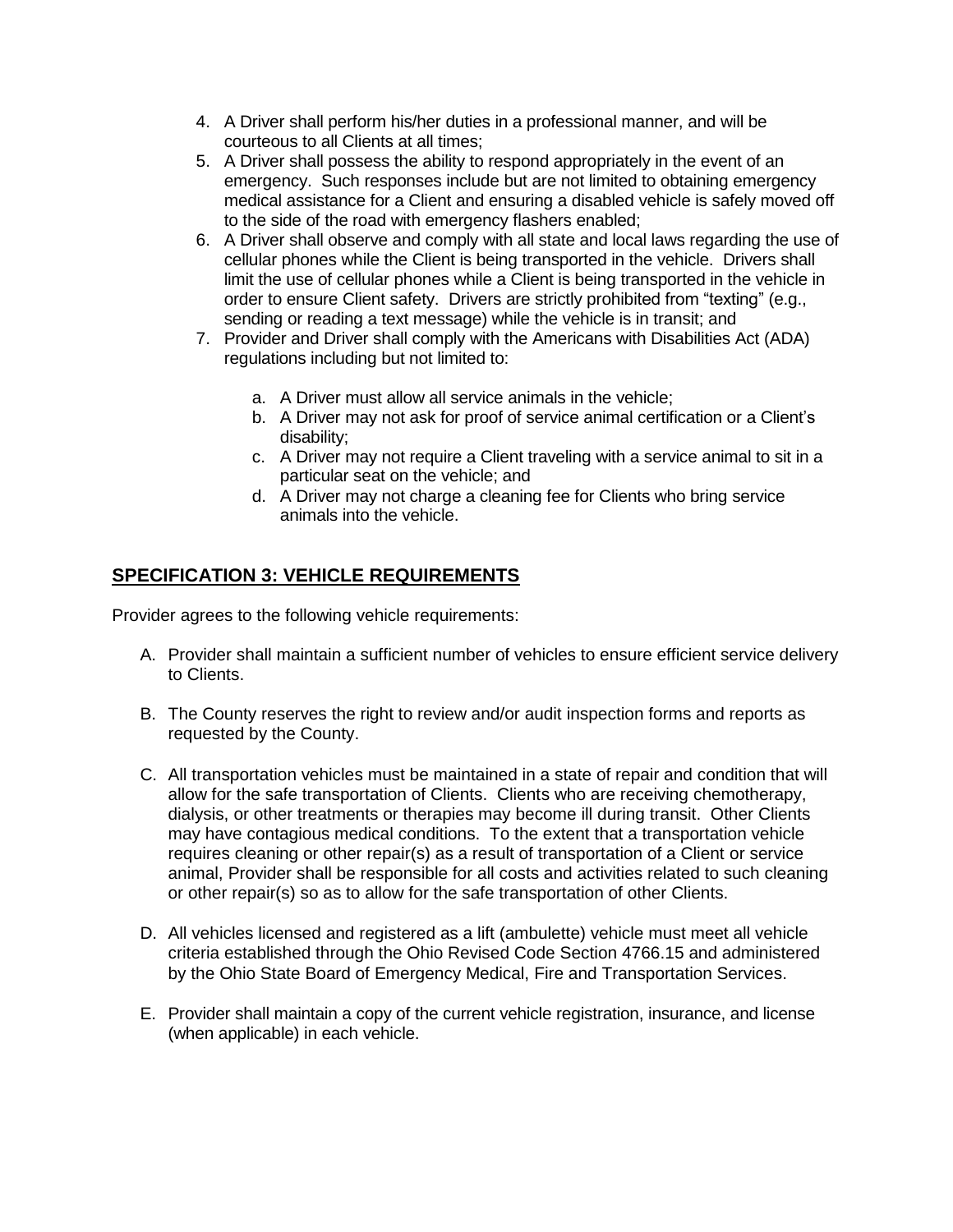- F. Provider shall ensure that heat and air conditioning are operable in all vehicles and shall be turned on when needed without the Client having to request it. Adjustments to the comfort level of the Client should be made on request.
- G. Provider shall ensure that all vehicles used to transport a Client meet the following requirements:
	- 1. Vehicle is clearly identified with the Provider's Company Name on both sides of the vehicle;
	- 2. Vehicle is maintained in a state of good repair that will allow for safe transport;
	- 3. Vehicle is equipped with two-way radios or cellular phones;
	- 4. Vehicle is equipped with a tire jack, spare tire, step stool, functional seat belts;
	- 5. Vehicle is equipped with a first aid kit and safety supplies (e.g., fire extinguisher, bio-hazard kit, flares or reflector triangles); and
	- 6. Vehicle is equipped with a seatbelt cutter.
- H. Annual Vehicle Inspection: Provider shall have all vehicles inspected annually (every 12 months). Provider shall obtain and maintain documentation of such annual inspection for each vehicle performed by a certified mechanic or state highway patrol safety inspection unit. For lift (ambulette) vehicles, annual inspections shall be performed by the Ohio State Board of Emergency Medical, Fire and Transportation Services.

The annual inspection shall thoroughly inspect all aspects of the vehicle, including but not limited to the following:

- 1. Interior and seating;
- 2. Exterior/Body of vehicle, windows, windshields, wipers and mirrors;
- 3. Brake systems, tires, steering, and shocks;
- 4. Exhaust system;
- 5. Gas tank and fuel system;
- 6. Lights headlights, brake lights, interior lights, etc.;
- 7. Battery and electrical system; and
- 8. Heater, air conditioner, defroster.

#### **Provider shall submit a copy of the form it proposes to utilize for Annual Vehicle Inspections.**

I. Daily Vehicle Safety Inspection: Provider shall have all vehicles inspected daily. Provider shall obtain and maintain documentation of such daily vehicle safety inspection for each vehicle.

The daily inspection shall be completed to inspect all of the following items for safety and functionality:

- 1. Interior seats and floors are clean (i.e., free of tears or rips in upholstery), seatbelts are accessible, vehicle contains two-way communication device;
- 2. Exterior clean, windows and mirrors are clean and free from cracks, all doors are operable, no visible fluid leaks and vehicle is free of large dents;
- 3. Fluids ensure all fluids (e.g., brake, transmission, gasoline, etc.) are filled to appropriate levels;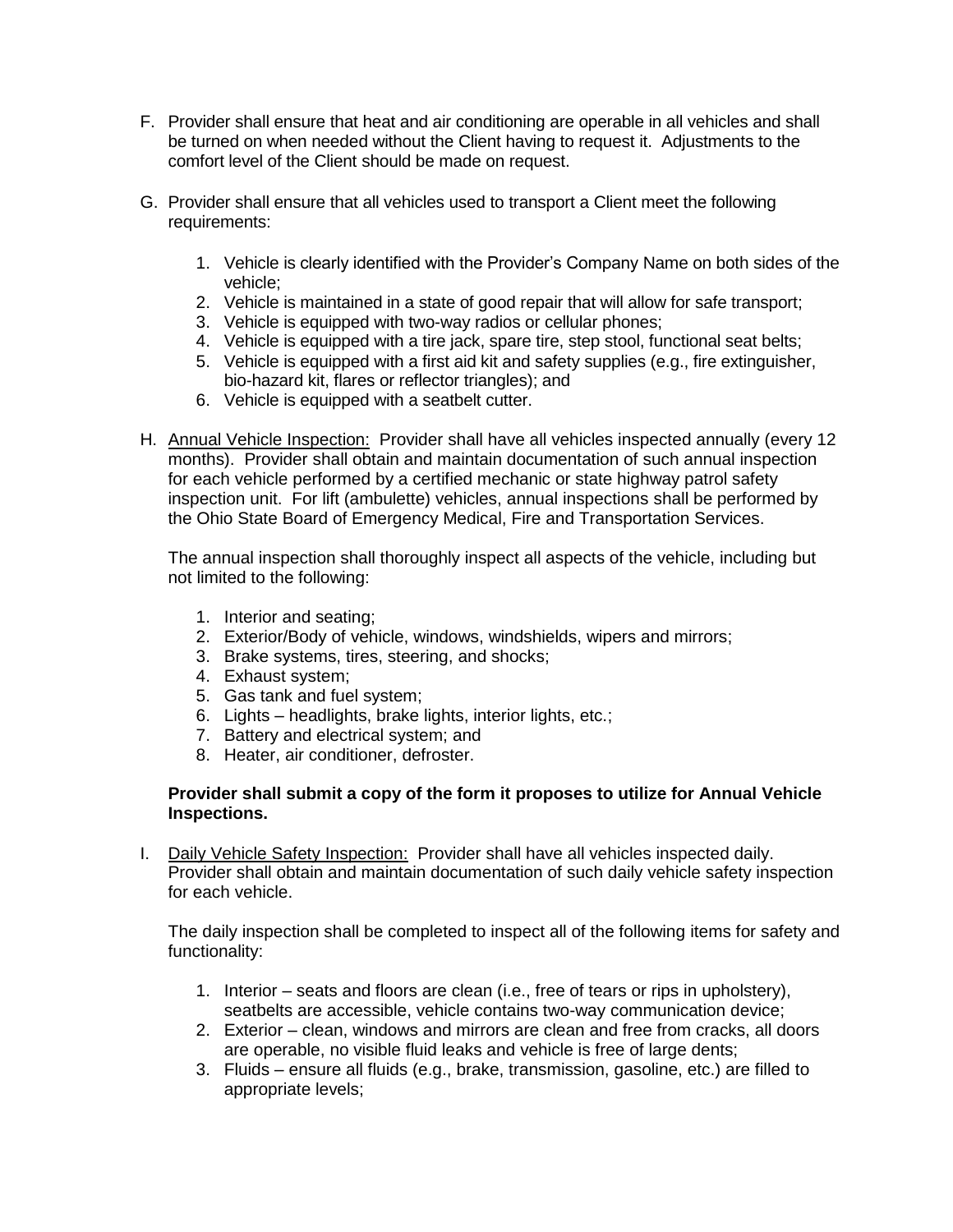- 4. Tires inflated properly, free from any visible sidewall or tread damage or excessive wear, spare tire contained in vehicle (when appropriate);
- 5. Electrical/Mechanical brakes, wipers, horn, lights, heat/AC/defrost are functioning properly and battery, alternator, gauges, belts and hoses are functioning properly; and
- 6. Fire extinguisher, bio-hazard kit, flares or reflector triangles, tire jack, seatbelt cutter and first aid kit are available.

#### **Provider shall submit a copy of the form it proposes to utilize for Daily Vehicle Inspections.**

J. Additional Daily Lift (ambulette) Vehicle Inspection: Provider shall complete and document a daily inspection of all wheelchair lifts, and shall run each lift through one complete cycle prior to transporting a Client.

The daily lift (ambulette) vehicle inspection shall ensure the following:

- 1. There is no physical damage to the lift, and the lift is free from any dirt, gravel, or other foreign material;
- 2. The lift is functioning properly and smoothly all moving parts are appropriately lubricated, there are no loose bolts or fasteners, and there are no leaks or binding hardware, frayed cables, etc.;
- 3. The lift is properly secured when in storage position, free from any hazardous protrusions or exposed edges that have not been properly padded; and
- 4. Wheelchair restraints, ties, and wheelchair lift are totally functional.

#### **Provider shall submit a copy of the form it proposes to utilize for Daily Wheelchair Lift Inspections.**

K. Commitment To Promoting Fuel Efficiency And Reducing Air Pollution: In an effort to support the Franklin County Board of Commissioners' "Green" philosophy and initiatives, **Provider shall sign and submit a copy of Franklin County's "Commitment to Promoting Fuel Efficiency and Reducing Air Pollution" Form (Appendix H)**.

# CONDITIONS OF PARTICIPATION

# **CONDITION 1: AGENCY STRUCTURE**

Provider must be a formally organized business or service agency registered and in good standing with the Ohio Secretary of State (or other state, if applicable) at the time of bid opening. At the time of the bid submission, Provider must be currently operating and providing paid transportation services to individuals in the central Ohio community.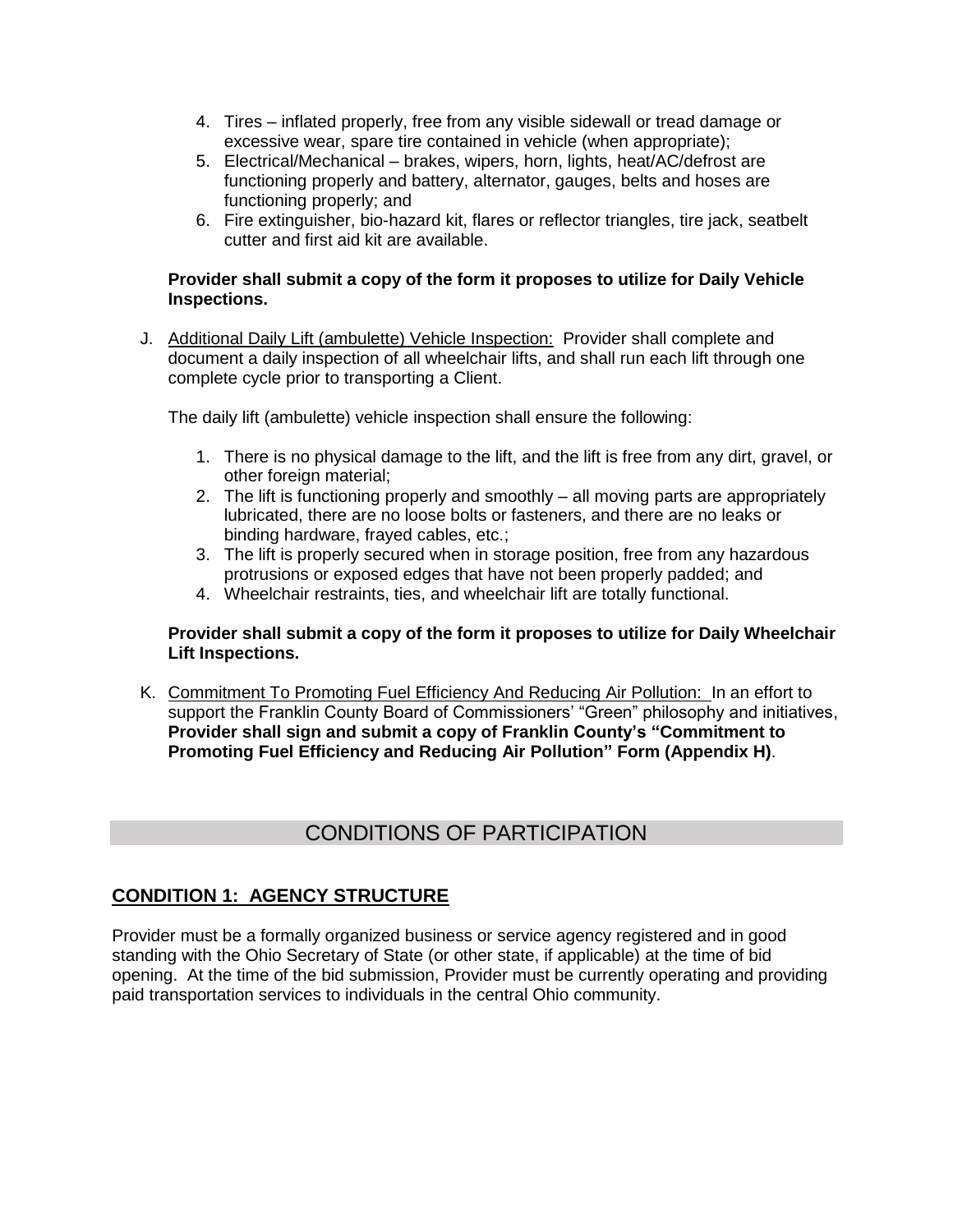### **Requirements:**

- A. **Provider shall submit a completed "Business Information Form" (Appendix J)**, which shall provide all information and documentation requested therein, including, but not limited to, the following:
	- 1. Provider shall have a minimum three (3)-year business history. **Provider shall submit documentation** to evidence this business history which may include business records, Articles of Incorporation or Organization as filed with the Ohio Secretary of State (if Provider is registered with the Ohio Secretary of State), Federal Tax ID form, evidence of paid service provision for consumers such as independent audits, financial statements, or other documentation. The three (3) year period is calculated from this bid opening date of October 30, 2018;
	- 2. **Provider shall submit a current Certificate of Good Standing from the Ohio Secretary of State (or other state, if applicable);**
	- 3. Provider shall demonstrate that it has had Commercial General Liability coverage for the past three (3) years of service without a lapse in coverage. **Provider shall submit documentation** to evidence this insurance coverage which may include a letter or copy of insurance certificates; and
	- 4. **Provider shall submit a list of all parties having ownership/interest in or control of the Provider's business.**
- B. **Provider shall submit a completed "Provider Information Form" (Appendix I)**
- C. **Provider shall submit a current Bureau of Worker's Compensation certificate.**
- D. Provider shall have a written Table of Organization for its business. **Provider shall submit a copy of the Table of Organization**.
- E. Provider shall operate its business in compliance with applicable federal, state and local laws, including but not limited to employment postings (e.g., EEO, Workers Compensation, etc.), anti-discrimination laws, federal wage and hour laws, and the Americans with Disabilities Act in the recruitment and employment of individuals and in service delivery to consumers.
- F. Provider shall comply with all federal and state privacy laws, including but not limited to the Health Insurance Portability and Accountability Act regulations (HIPAA). Provider shall execute and comply with all terms and conditions of the County's "Business Associate Agreement." **Provider shall submit a completed and signed copy of the "Business Associate Agreement" (Appendix G).**
- G. Provider shall comply with all applicable federal and state laws regarding a drug-free workplace. Provider further agrees that it will make a good faith effort to ensure that all employees performing duties or responsibilities under this contract shall not use illegal drugs or alcohol or abuse prescription drugs in any way.
- H. Provider will cooperate with Ohio Department of Job and Family Services and any Ohio Child Support Enforcement Agency in assuring that their employees meet child support obligations established under state law. Provider further agrees that it will include a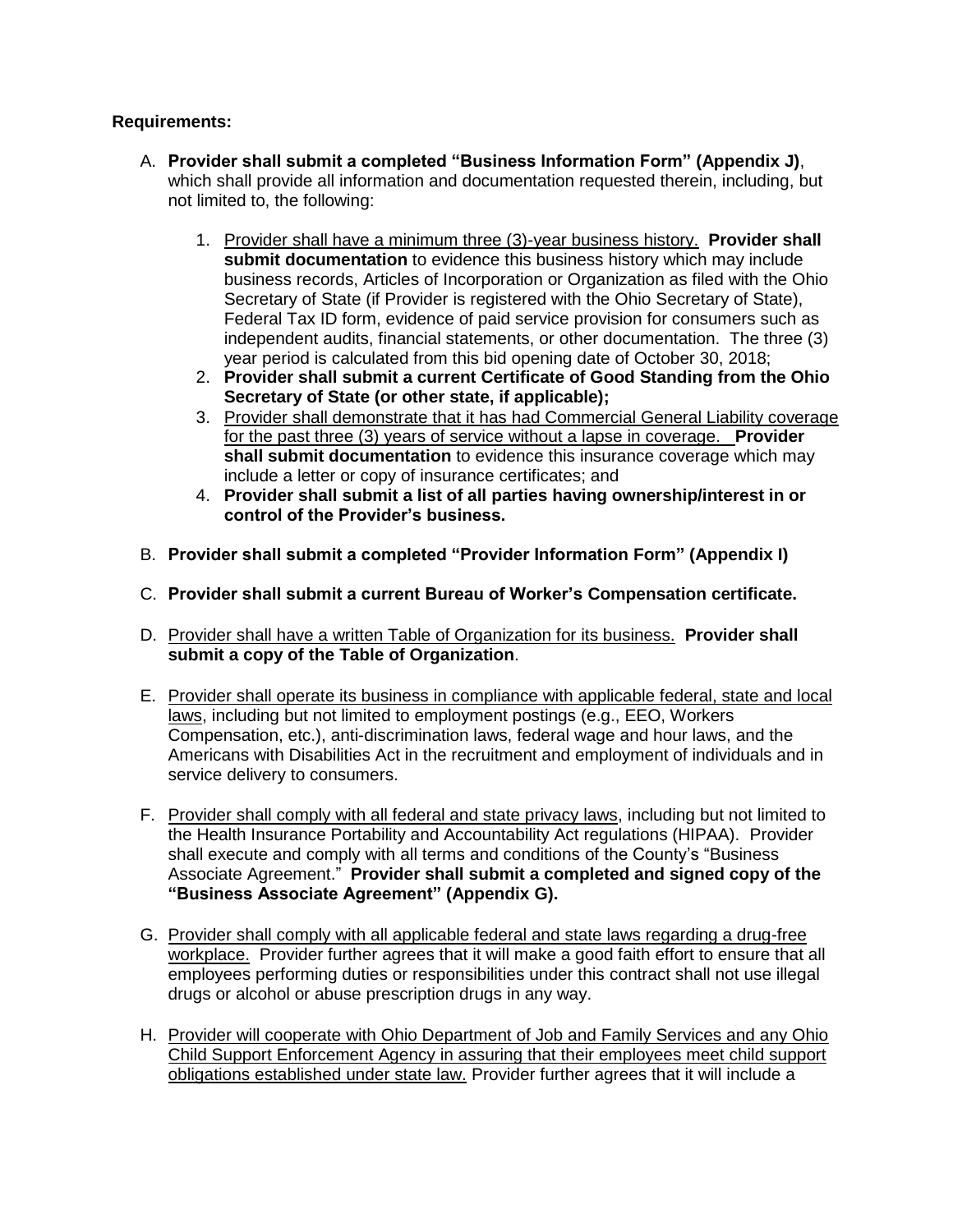similar provision in any subcontract, agreement or grant issued by the Provider for the performance of duties related to such subcontract, agreement, or grant.

I. Provider shall comply with child restraint requirements. Although Ohio Revised Code 4511.81 exempts taxicabs from the child restraint requirements of that Code section, for the purposes of this contract, any motor vehicle, including a taxicab, that is used in the service of this contract will have any child who is less than four years old or who weighs less than forty pounds properly secured in accordance with the manufacturer's instructions in a child restraint system that meets federal vehicle safety standards. Such children will not be placed in the front seat of the motor vehicle and children less than one year of age or weighing less than twenty pounds will be restrained only in rearfacing position. It is the obligation of the Client or authorized adult to provide and install the child restraint system, but it is the responsibility of the Provider not to transport children unless the above requirements have been met.

# **CONDITION 2: PHYSICAL FACILITY AND COMPUTER REQUIREMENTS**

## **Physical Facility Requirements:**

- A. Provider shall have a physical facility within the central Ohio area, at time of bid opening, from which it intends to conduct business during the duration of this contract. Provider will allow County representatives to access its facility and agrees to give full access to its policies, procedures, records, audits and other documents related to the provision of services to the County.
- B. Provider shall utilize a secure, locked storage space for all Client records.
- C. Provider shall have a fully functioning telephone and fax machine at its physical facility. Provider must maintain and operate at least one telephone line for the purpose of receiving transportation requests during the Provider's hours of operation. In addition, Provider shall supply the County with an alternate telephone number to be used for administrative purposes and in the event the Provider cannot be reached at the primary telephone number.

#### **Computer Requirements:**

# **Computer Requirements for ALL Agencies (FCOA, FCDJFS and FCVSC):**

Provider shall have a computer with access to Microsoft Excel and email.

#### **Additional Computer Requirements for FCOA:**

A. The Q System is used by FCOA to communicate service needs to Providers. The Q System is used to respond to request for services (RFS), notification of Client services billing for services, and communication via email. **Therefore, it is vital that the Q System be checked for these items a minimum of two times a day (at least once in the AM and once in the PM).** Provider will be trained on the Q System after contract award.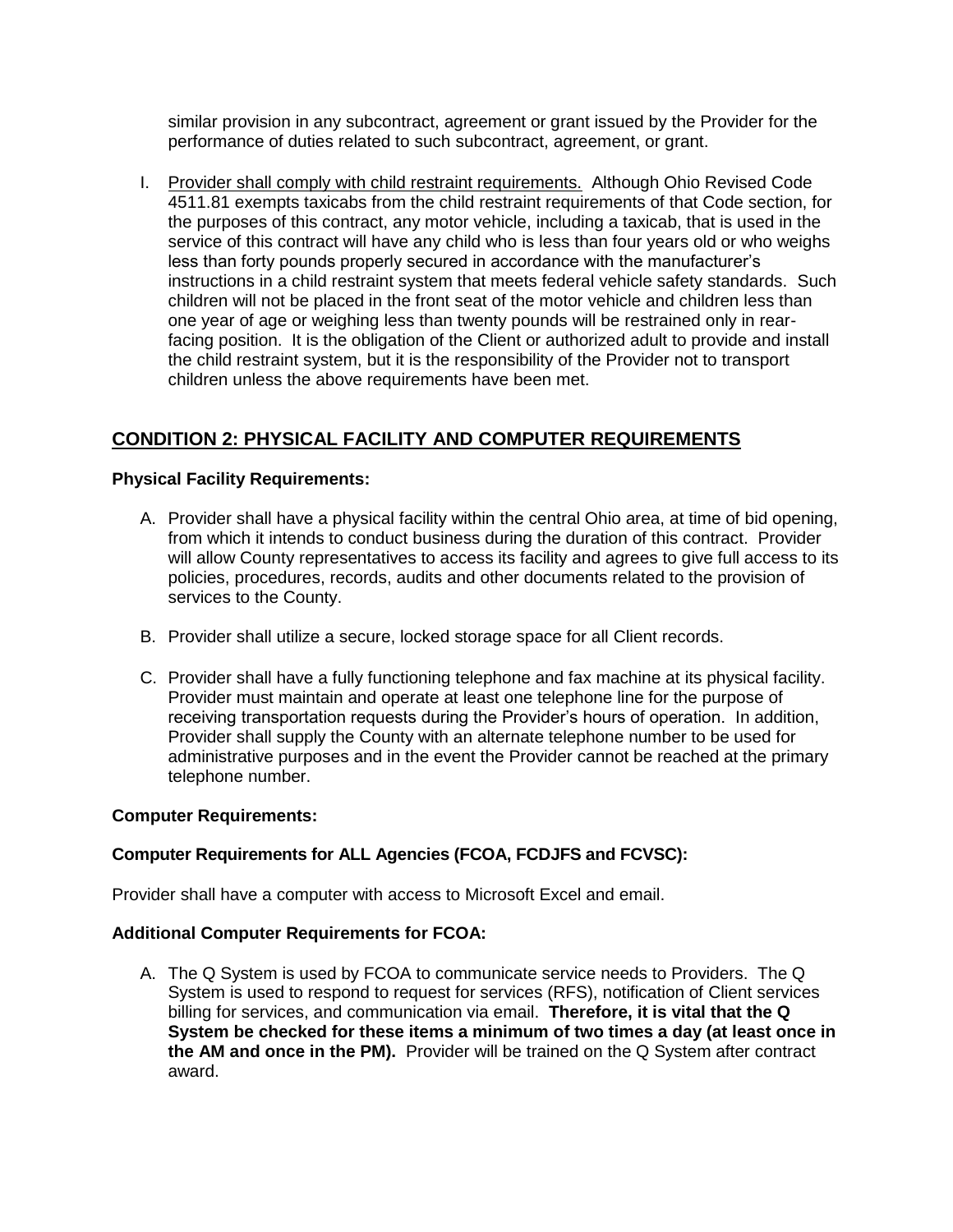- B. To access the "Q System" and receive technical support from FCOA, Provider must have computer equipment that meets or exceeds the following requirements:
	- 1. IBM compatible PC with PC mouse;
	- 2. Windows desktop operating system that is supported by Microsoft;
	- 3. Antivirus software with up-to-date signatures; and
	- 4. Internet access (Broadband is recommended).
- C. Every user of the Q System is required to have a personal account and password. The sharing of user accounts and passwords is prohibited. All users will be required to sign a network security agreement to indicate understanding and acceptance of the security policy. Violations of this agreement may result in penalties, including but not limited to, the suspension of Provider's participation in the FCOA's Franklin County Senior Options (FCSO) program, a \$250 fine and prosecution.
- D. To protect your account credentials, and by extension, FCOA Client data, an active antivirus system with up-to-date signatures is required. Furthermore, all Windows security patches must be kept current via Microsoft Windows Update [\(http://windowsupdate.microsoft.com\)](http://windowsupdate.microsoft.com/).
- E. FCOA will provide phone support to assist the provider agency with any technical issues related to the Q System at no charge to the Provider.
- F. To ensure proper utilization of the Q System, Provider must have at least one (1) staff member who has attended Q System training at FCOA. Q System users who do not attend training at FCOA may be trained by a Provider staff member who has been trained at FCOA.until they can complete FCOA Q System training.
- G. Provider shall notify FCOA if they are unable to access the Q System for any reason. By doing this, FCOA will be able to identify and respond to these problems in the most efficient and effective manner possible.
- H. Computer requirements may be updated if deemed necessary by FCOA. Provider is required to comply with computer-related policies and procedures as directed in other sections of the Specifications and Conditions of Participation or as defined by FCOA.

#### **CONDITION 3: ADMINSTRATIVE POLICIES**

Provider shall have written procedures supporting the operation of the business and its services.

#### **Requirements:**

- A. Provider has a system to document services delivered and billed that complies with the requirements of each County agency as outlined in this ITB.
- B. **Provider shall submit a completed "Vehicle Information Form" (Appendix L)** which lists of all vehicles that will be used to transport Clients. This list shall include make and model information, vehicle identification numbers (VIN), model year, and designation as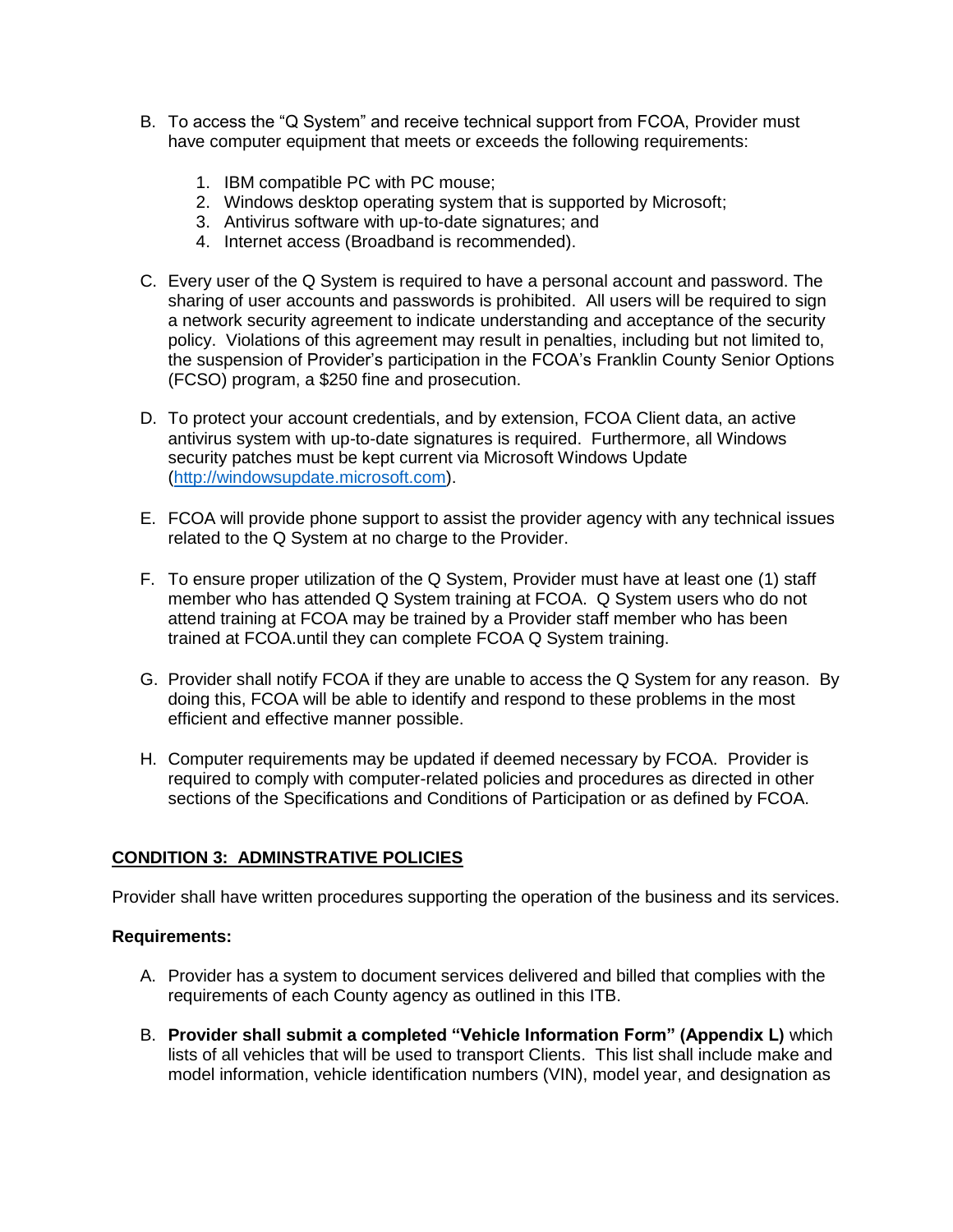a lift or non-lift vehicle. Provider shall submit updated vehicle lists to the County upon any changes in vehicles that are used to transport Clients.

- C. Provider shall have in its files a written procedure which identifies the steps a Client shall take to file a liability claim.
- D. Provider shall have in its files a written procedure for reporting and documenting all Client incidents.
- E. Provider shall notify the assigning County agency immediately, but no later than 24 hours, after any adverse incidents or traffic accidents involving a Client and document the notification on an adverse incident report. This adverse incident report shall be forwarded to the assigning County agency. Provider shall utilize the County's "Incident/Accident Report Form" (Appendix N).
- F. Provider shall maintain either a hard copy or electronic file for each Client. If an electronic file is kept, Provider shall maintain a minimal hard copy file that contains identifying and contact information for each Client to use during power outages or computer failure. Each file shall include the following information:
	- 1. Client name, address, and telephone number;
	- 2. Client date of birth and gender, if applicable (FCOA Clients);
	- 3. Contact person's name and telephone number;
	- 4. County case manager or agency contact name and telephone number;
	- 5. Functional limitations of Client, if any; and
	- 6. Signed and dated documentation of each contact Provider has with the Client, or with County staff or other authorized persons regarding the Client.
- G. Provider agrees that the use or disclosure by any party of any information concerning Clients for any purpose not directly related with the administration of the County's or the Provider's responsibility with respect to purchased services is prohibited except upon the written consent of the Client or their responsible parent or guardian. Provider shall contact the assigning County agency for such approval. Client information received or submitted via computer or paper shall be considered confidential and Provider shall have a written policy regarding confidentiality.
- H. Provider shall maintain and preserve all records related to this contract, including any other documentation used in the administration of the services and shall retain all records supporting service delivery to Clients for a period of six (6) years or until a fiscal audit is completed, whichever is later.

Notwithstanding the above, if there is litigation, claims, audits, negotiations or other actions that involve any of the records cited and that have started before the expiration of the six (6)-year period, then such records must be retained until completion of the litigation, claims, audits, negotiations or other actions and resolution of all issues, or the expiration of the six (6)-year period, whichever occurs later.

I. The Provider shall have in its files a written grievance procedure for the purpose of resolving Client complaints. The Provider shall inform all Clients of their right to file a grievance, and shall give Clients the name and telephone number of the Provider's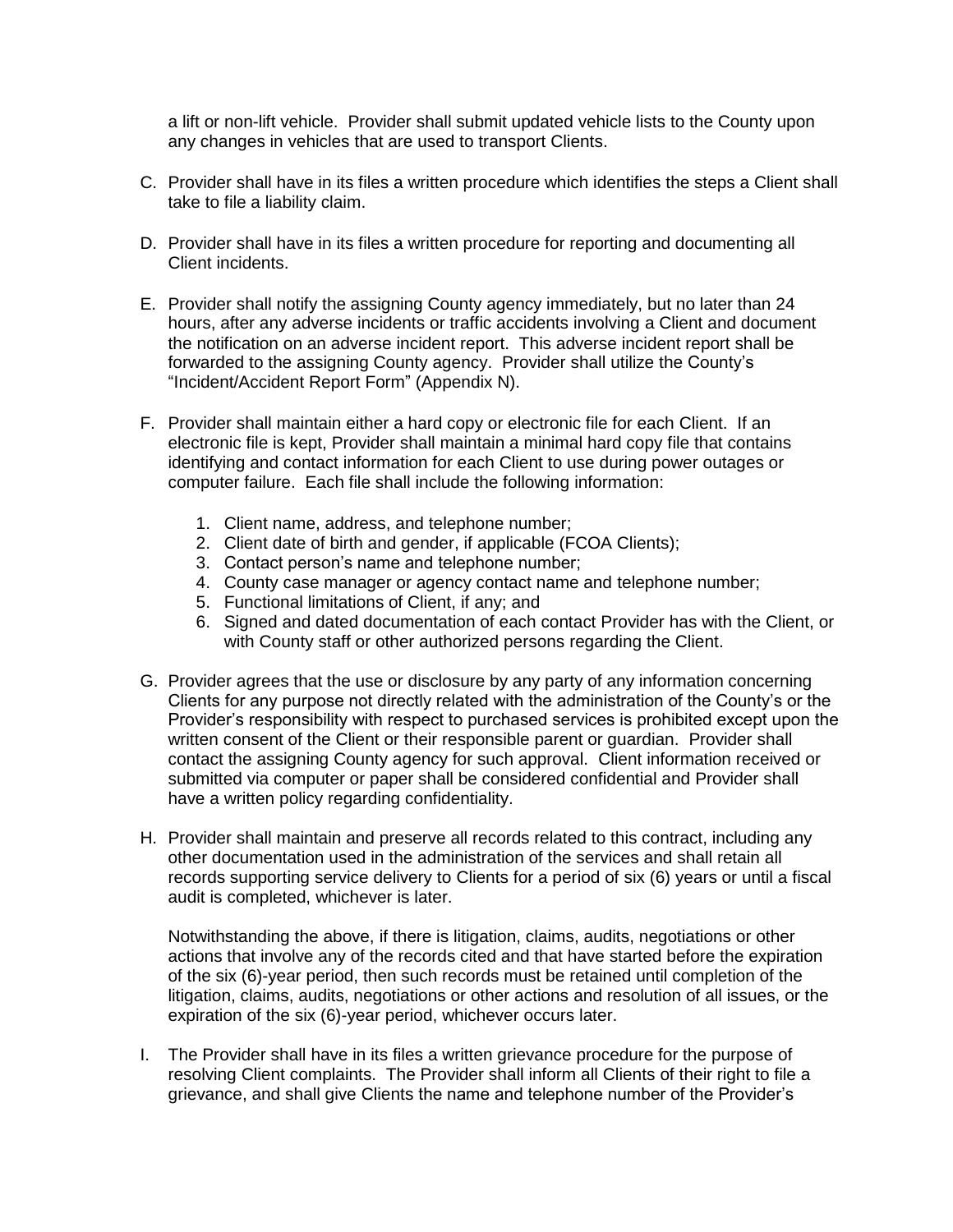contact person responsible for addressing grievances. Provider shall notify assigning County agency of any and all Client complaints.

- J. Provider shall comply with the use of County logos:
	- 1. For Clients served by FCOA, Provider shall use the Franklin County Office on Aging Senior Options (FCSO) logo on all FCOA Client correspondence and publications related to the FCOA program. Electronic logos are available by contacting FCOA after contract award.
	- 2. For Clients served by FCDJFS, Provider shall use the FCDJFS logo on all FCDJFS Client correspondence and publications related to the FCDJFS programs. Electronic logos are available by contacting FCDJFS after contract award.
- K. Provider shall notify the Franklin County Purchasing Department, in writing, a minimum of sixty (60) days in advance of any intent to change its business name, structure, ownership, or Federal Tax ID number. *Failure to provide advance notice of these changes may result in the termination of this contract.*
- L. Provider shall notify the Franklin County Purchasing Department, in writing, a minimum of sixty (60) days in advance of any merger or sale of its business. In the event Provider merges with or is purchased by another Provider, all rates will remain in effect for the life of this contract. In the event Provider merges with or is purchased by a corporate entity that is *not* a Provider, regulations governing the County's competitive bidding process will determine whether or not Clients shall be transferred. *Failure to provide advance notice of these changes may result in the termination of this contract.*
- M. Provider shall not engage in behavior that constitutes a conflict of interest or takes advantage of or manipulates Clients' services resulting in an unintended advantage for personal gain or has detrimental results for the Client, the Client's family or caregivers or another provider.

#### **CONDITION 4: PERSONNEL POLICIES**

#### **Driver Requirements:**

A. Non-Lift Transportation Driver requirements:

All non-lift transportation Drivers (including volunteers or contract workers) for this contract shall be licensed as a taxi cab driver or a livery chauffeur driver by the City of Columbus License Section and meet all applicable standards outlined in the Columbus, Ohio Code of Ordinances, Chapter 587, and administered by the City of Columbus, Licensing Section, 750 Piedmont Road, South Entrance, Columbus, OH 43224. Phone: (614) 645-8366; Fax: 614-645-8912. **All non-lift Drivers shall be licensed** *prior* **to transporting Clients and shall renew their license annually.** Please note the County reserves the right to modify and review the contract should the City make changes to their licensing requirements.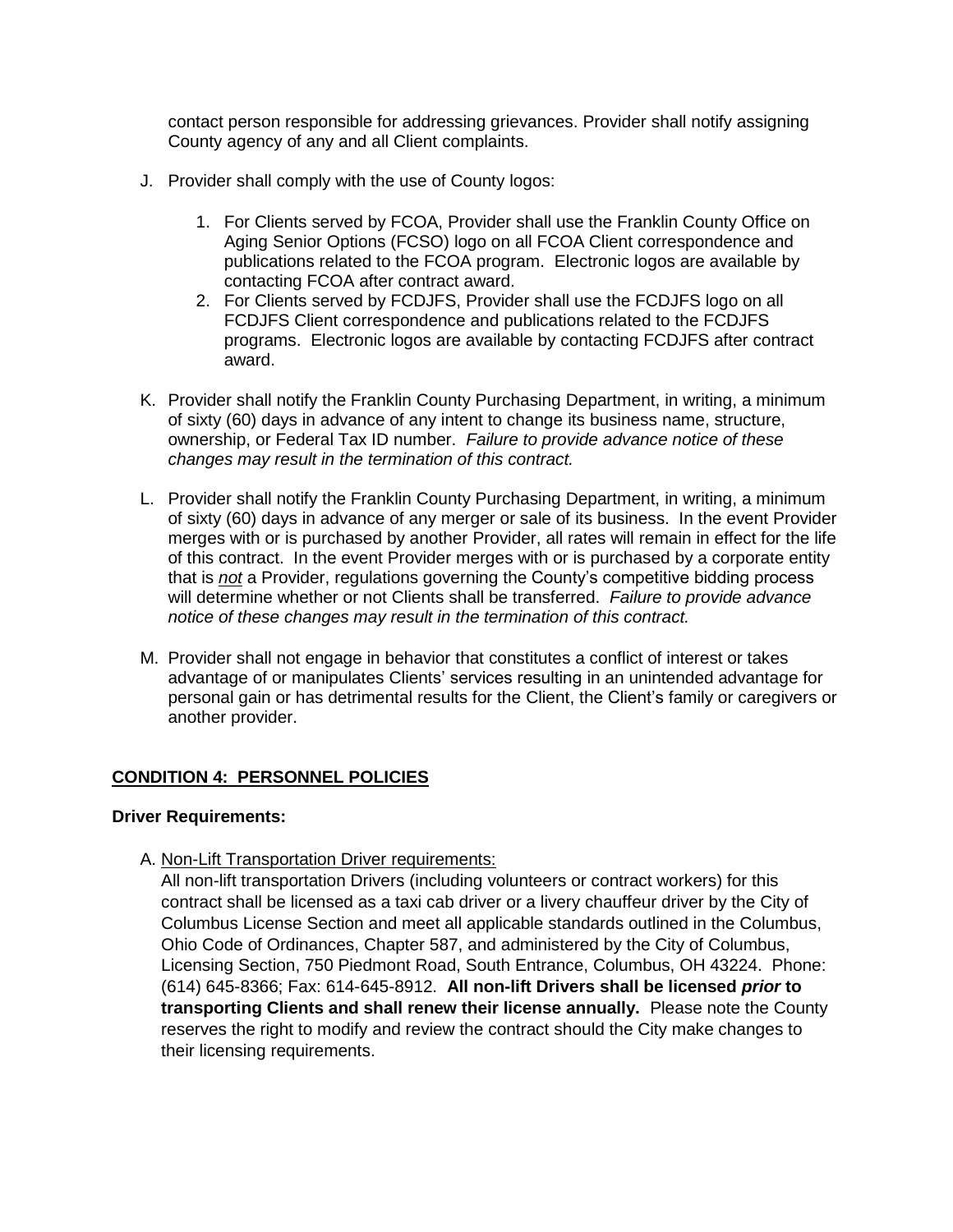## B. Lift (ambulette) Transportation Driver requirements:

All lift (ambulette) Drivers (including volunteers or contract workers) for this contract shall be certified and meet all applicable standards as outlined in the Ohio Revised Code Chapter 4766.15 "Requirements for Ambulette drivers" and administered by the Ohio State Board of Emergency Medical, Fire and Transportation Services, 1970 West Broad Street, Columbus, OH 43223. Phone: (614) 466-9451; Toll Free: (800) 233-0785; Fax: (614) 466-9461; Email: [MedicalTransportation@dps.state.oh.us.](mailto:MedicalTransportation@dps.state.oh.us) Please note the County reserves the right to modify and review the contract should the EMS Board make changes to their licensing requirements.

## **Provider shall submit a copy of the EMS Certification Letter issued to its Company (if certified by the State Board of Emergency Medical, Fire and Safety (EMS)).**

#### **Provider Requirements:**

- A. Provider shall conduct an annual criminal background check through the Bureau of Criminal Investigation and Identification (BCII) for all lift (ambulette) Drivers certified by the Ohio State Board of Emergency Medical, Fire and Transportation Services if the Driver is not also licensed as a taxi cab driver or livery chauffeur driver by the City of Columbus. Provider must have these records on file, if applicable.
- B. Provider shall maintain a personnel file on every individual (including employees, volunteers and contract workers), who provides transportation services for Clients.A personnel file shall include, but not be limited to, the following items:
	- 1. A copy of the individual's valid driver's license;
	- 2. A current copy of the individual's City of Columbus taxi driver license or livery chauffeur license if applicable; and
	- 3. A copy of the "Transportation Provider Staff Code of Ethics" (Appendix M) signed and dated by the individual. No Driver shall transport Clients until this document has been reviewed and signed by said Driver.

# C. **Provider shall submit the completed "Driver Information Form" (Appendix K).**

- D. Provider shall assure that a Driver is not related to a Client for whom they are assigned to provide transportation.
- E. Provider shall have in its files a written procedure defining the process by which an employee or staff member can register a complaint or grievance.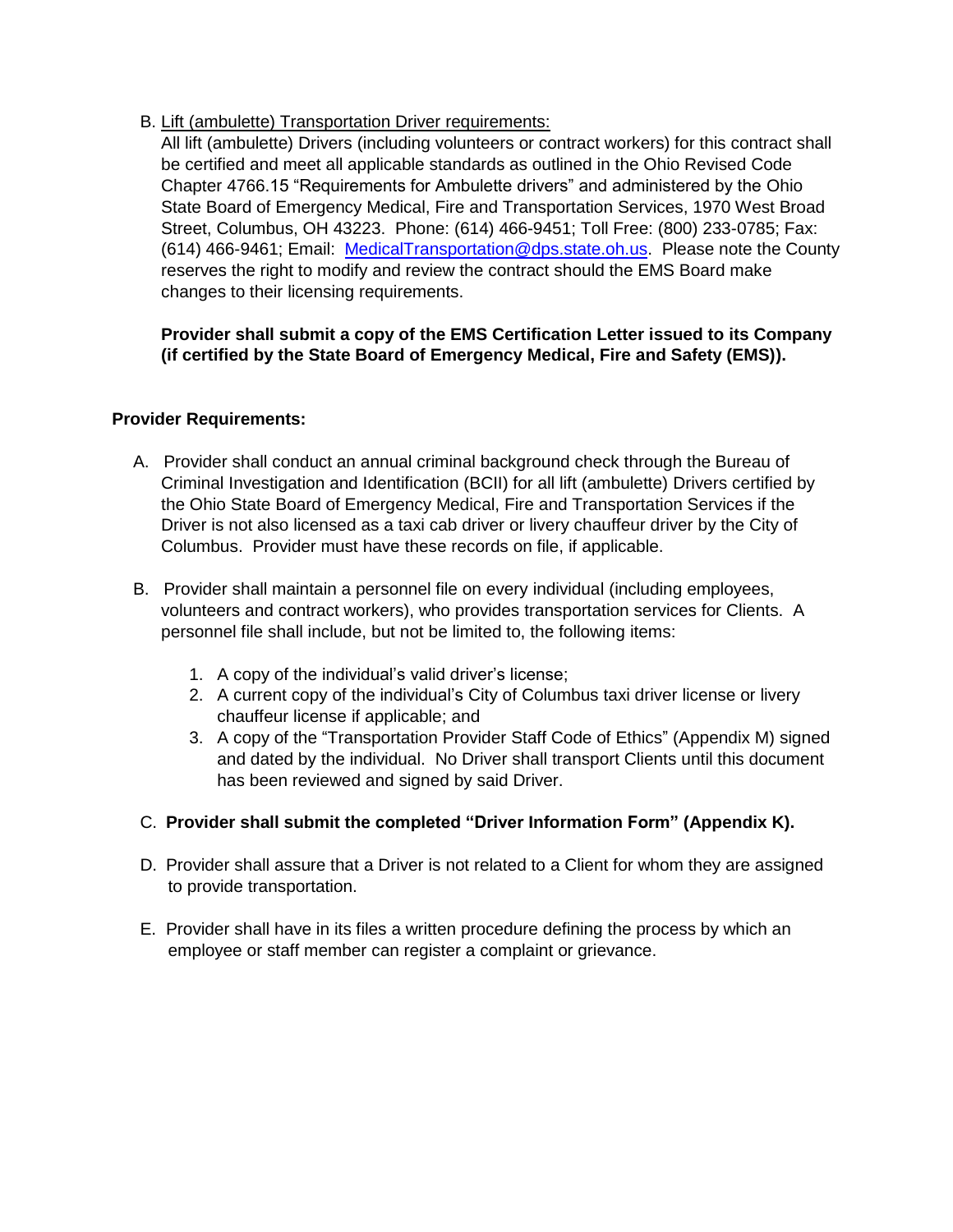# **CONDITION 5: SERVICE DELIVERY FOR COUNTY AGENCIES**

### **Service Delivery Requirements for ALL Agencies (FCOA, FCDJFS and FCVSC):**

A. Timeliness standards are as follows:

1. Acceptable:

Dropping off the Client ten (10) minutes or more prior to the Client's appointment time is acceptable. If the facilities have not yet opened, the Driver will remain with the Client until the facility opens.

2. Poor:

Dropping off the Client less than 10 minutes prior to the Client's appointment time.

- 3. Unacceptable:
	- a) Failing to pick-up a Client on-time for a scheduled appointment;
	- b) Dropping off the Client at the destination past the scheduled appointment time;
	- c) Keeping Client in the vehicle more than one (1) hour while traveling to or from their destination site unless previously arranged;
	- d) Failing to pick up the Client for a return trip within one (1) hour from the time of the initial call for return trip; or
	- e) **Leaving a Client with no way home is unacceptable and is considered Client abandonment.**
- B. The County will recognize exceptions for inclement weather or circumstances beyond the Provider's control.
- C. Provider shall notify the appropriate County agency within one (1) working day via phone, fax, or email of the following information in the event services cannot be delivered as authorized:
	- 1. Client name;
	- 2. The reason service cannot be delivered; and
	- 3. If subsequent service orders will be affected.
- D. Provider shall cooperate with the appropriate County agency in the prompt resolution of Client or Provider staff incidents, grievances or complaints to promote high quality service delivery.
- E. Provider shall immediately (within 1 working day) notify the appropriate County agency by telephone, email or fax of any of the following:
	- 1. Changes in Client status (e.g., health, mental health, or death);
	- 2. Changes in Client address or living arrangement; or
	- 3. Client admission to an institution (e.g., nursing home, hospital, rehab facility, institutional settings, long term care, etc.).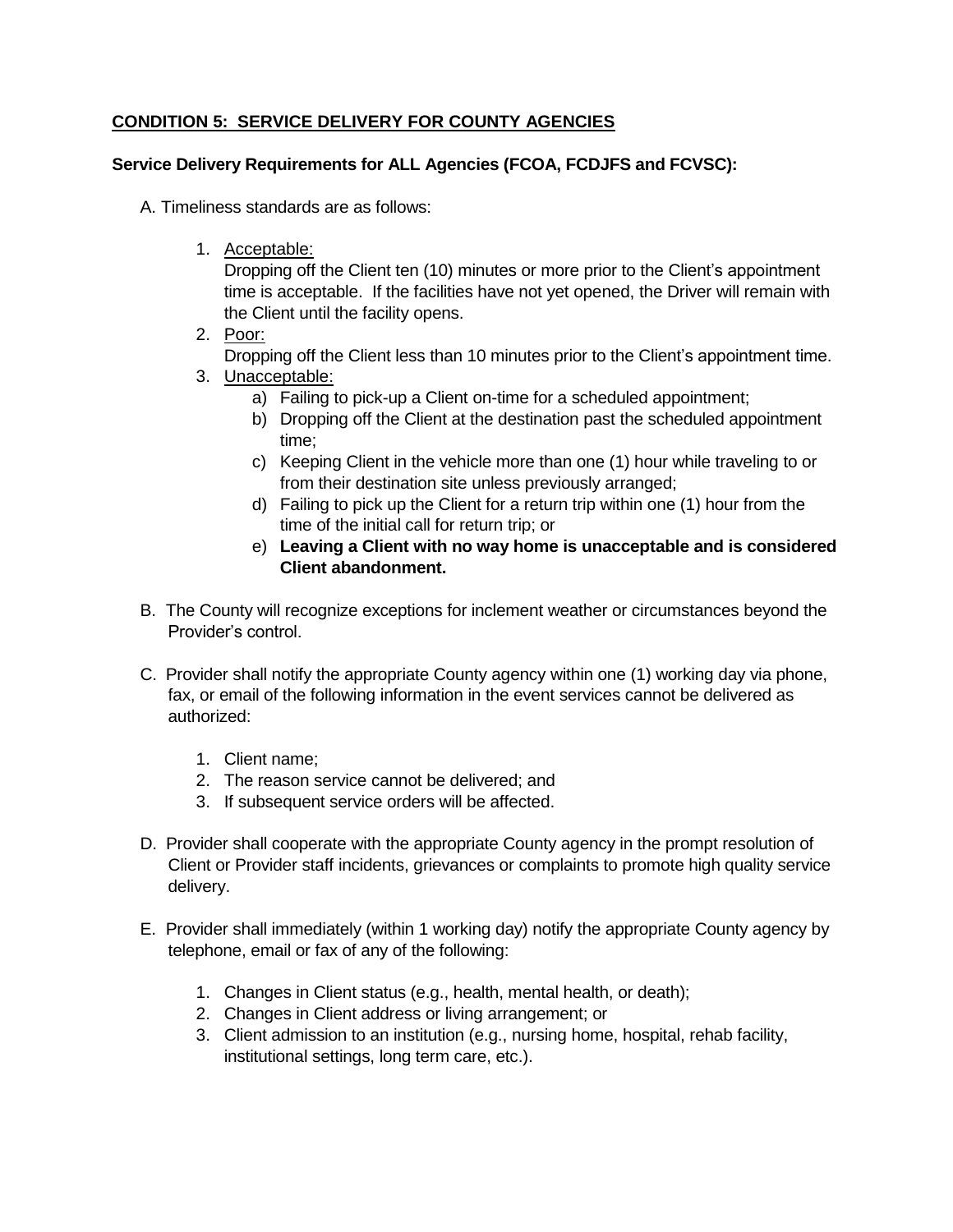F. Provider shall obtain documentation via a Service Ticket, signed and dated by the Client, for each instance of service delivery. Provider shall make this documentation available to County personnel.

A copy of the service ticket shall be provided to the Client at the time of service delivery if requested by Client. The service ticket shall include the following information:

- 1. Client's name;
- 2. The date of service delivery;
- 3. Pick up address including zip code;
- 4. Drop off address including zip code;
- 5. Driver's name;
- 6. Type of Transportation (e.g., Medical, Expanded, Escort, LEAP, PRS & Title XX, Non-Emergency Medical, etc. as appropriate for each County agency); and
- 7. FCVSC Control Number (for FCVSC Clients only).

#### **Provider shall submit a copy of its Service Ticket.**

- G. Provider shall have in its files a written procedure for verifying service delivery when a Client signature cannot be obtained.
- H. Provider shall have in its files, and comply with, a policy to ensure Clients receive a report of services delivered if the Provider elects to use an electronic verification system.
- I. Provider is responsible for furnishing a substitute to deliver services in the event of a staff member's absence.
- J. Client complaints, including failure to meet timeliness standards during a trip, which are substantiated by the County through the problem resolution process, may result in nonpayment for that trip. All complaints will be investigated and a decision to not render payment for a trip or to impose a penalty will be determined by the County based upon the investigation. The County will make the decision to not render payment and/or impose a penalty and there is no appeal process. If the Provider disagrees with the investigator's finding and/or recommended action, the Provider may ask for review of the finding and/or recommended action by the County agency's Assistant Director or Administrative Officer, as applicable. The finding by the County agency's Assistant Director or Administrative Officer is final.
- K. Initial Trip: An unjustified and substantiated failure to pick-up a Client on-time for a scheduled appointment may result in a penalty of \$50.00. Many Clients use transportation for medical procedures, therapies, dialysis and surgeries that are medically necessary.
- L. Return Trip: An unjustified and substantiated failure of a Provider to complete a return trip may result in a penalty of \$250.00 and may result in termination of the Provider's contract due to Client abandonment.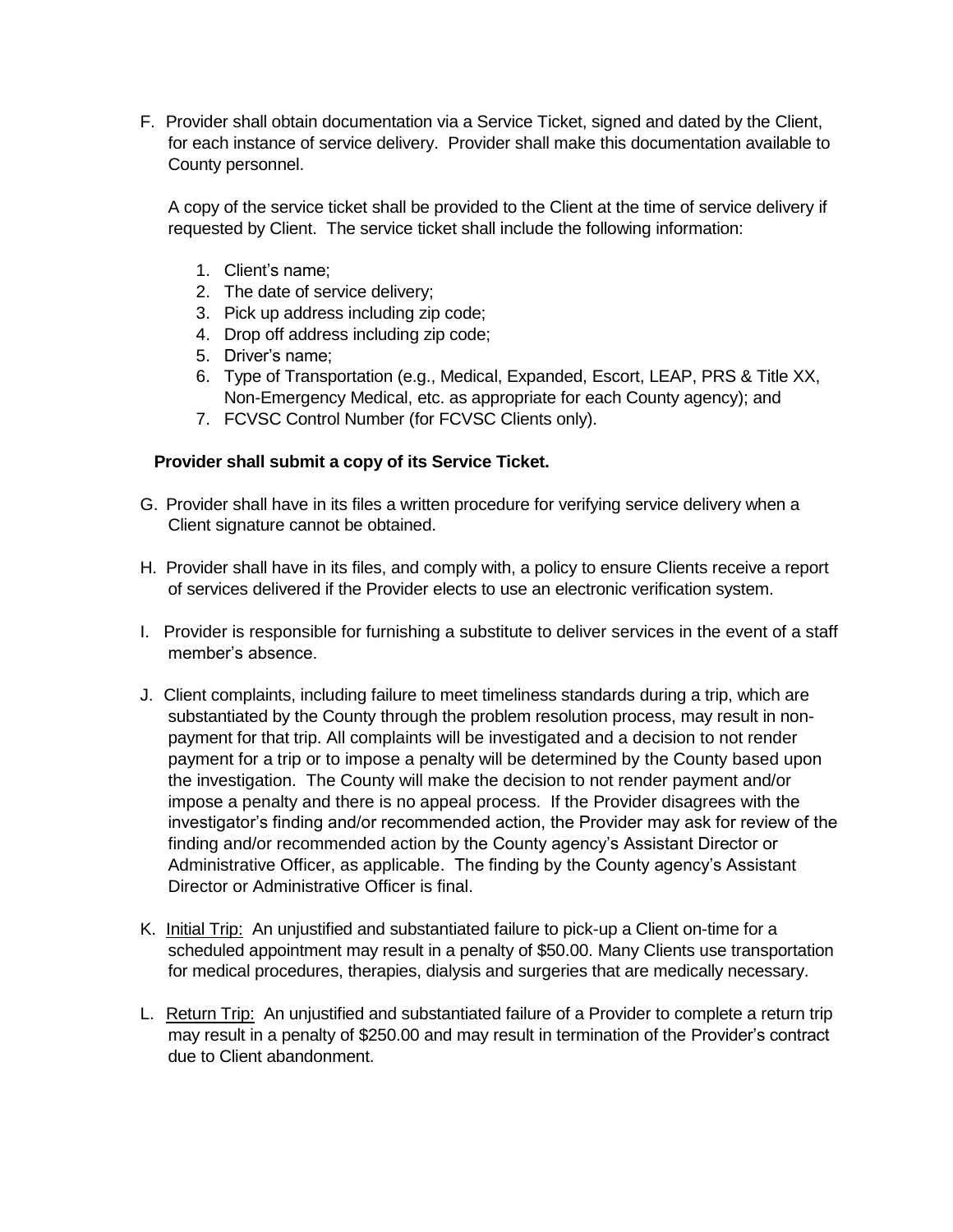### **Additional Service Delivery Requirements for FCOA:**

The following are additional service delivery requirements specific to FCOA. Provider shall comply with the following requirements, in addition to all other specifications, terms and conditions, when serving FCOA Clients.

- A. Provider shall check the Q System for FCOA Requests for Service (RFS) and email each working day, and shall acknowledge, accept, or decline RFS's within three (3) working days. Training on the Q System will be provided to all Providers after contract award.
- B. Provider shall only initiate services authorized by FCOA.
- C. Utilizing the Q System, Provider shall check authorized Units of Service bi-monthly. If a Client is over the authorized Units of Service, the Provider shall telephone or email the FCOA case manager immediately. The Provider may transport **Medical Transportation** Clients prior to authorization of additional Units of Service if the FCOA case manager has been notified that the Client is over the authorized units.
- D. FCOA Clients authorized to receive **Expanded Transportation** are limited to a maximum of seventy-five (75) Units of Service (miles) per month per Client. Provider shall check authorized Units of Service bi-monthly. If the Client exceeded the authorized units, the Provider shall telephone or email the FCOA case manager immediately. In the event an FCOA Client requests a trip and has used their allotted Units of Service for that month, the Provider shall direct the Client to phone the FCOA case manager for authorization of additional Units of Service.
- E. FCOA Clients authorized to receive **Escort Transportation** are limited to a maximum of six (6) Units of Service (hours) per month per Client. Provider shall check authorized Units of Service bi-monthly. If a Client exceeded the authorized units, the Provider shall telephone or email the FCOA case manager immediately. In the event an FCOA Client requests a trip and has used their allotted Units of Service (hours) for that month, the Provider shall direct the Client to phone the FCOA case manager for authorization of additional Units of Service (hours).

To be eligible for Escort transportation, a Client must have a physical or mental impairment requiring assistance, have little or no support systems to provide this assistance, and be unable to utilize public transportation independently. The Escort will remain with the Client to provide assistance as requested by the Client. The Client must go with the Escort to the destination in the Escort's vehicle or designated agency vehicle. Escorts are not permitted to use a Client's vehicle.

Provider may bill for one Unit of Service (one hour) for Escort Transportation if the Escort arrives to pick the Client up for a scheduled trip and the Client is not at home.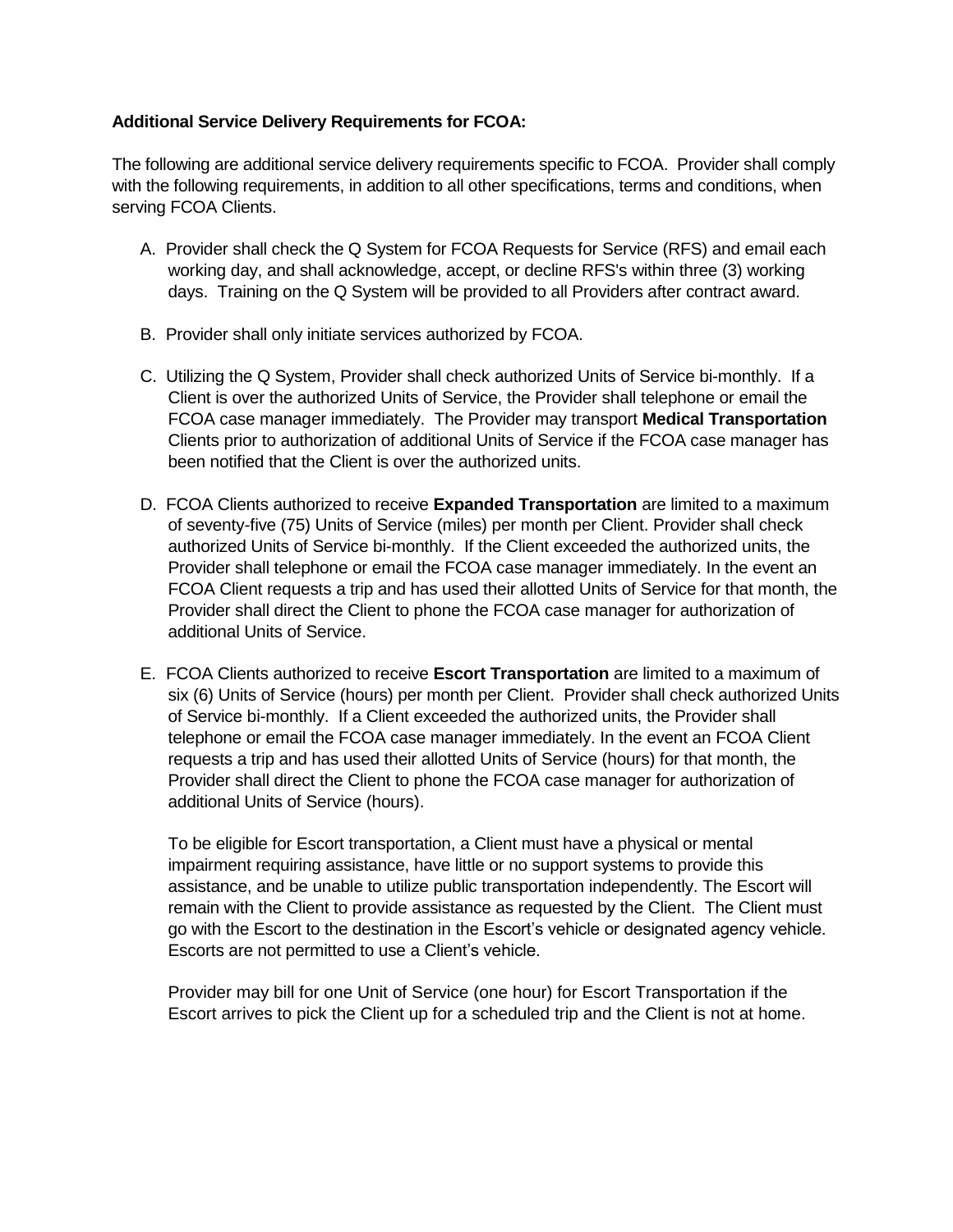## Provider Requirements regarding Escort Transportation:

- 1. Provider must receive prior authorization from the FCOA case manager before providing Escort transportation services; and
- 2. Provider must make a reasonable effort to provide transportation to the closest location possible. Locations will be limited to those that can accommodate a Client's daily living needs (e.g., social service agency, supermarket, pharmacy, bank, post office, doctor's office, etc.). Exceptions may be determined by the FCOA case manager.

## Escort Requirements:

- 1. Escort must meet all Driver requirements;
- 2. Escort must be able to communicate with the Client, Client's family members, and emergency service systems personnel; and
- 3. Escort shall stay with the Client and provide the following assistance:
	- a) Help Client find an office inside a building;
	- b) Assist Client with paperwork during check-in and check-out;
	- c) Carry groceries and packages for Client;
	- d) Assist Client with getting in and out of the vehicle and in and out of the building;
	- e) Ensure Client arrives home safely; and
	- f) Provide other assistance as requested by Client or FCOA Case Manager.
- F. FCOA will not pay for Client transportation while Client is admitted to an institutional setting.
- G. Provider must service all of the postal zip codes in Franklin County, Ohio. Generally, transportation to destinations located outside of Franklin County zip codes is prohibited. However, to accommodate the medical needs of FCOA Clients, exceptions to this policy can be made to allow for medical transportation, but only to medical facilities located within a close proximity to the Franklin County line for medical purposes only and with prior written authorization from FCOA. Units of Service for out-of-county destinations will be based on actual miles traveled.

# **Additional Service Delivery Requirements for FCDJFS:**

The following are additional service delivery requirements specific to FCDJFS. Provider shall comply with the following requirements, in addition to all other specifications, terms and conditions, when serving FCDJFS Clients.

A. FCDJFS staff will determine eligibility of Clients and notify the Provider of eligibility and authorization for transportation service.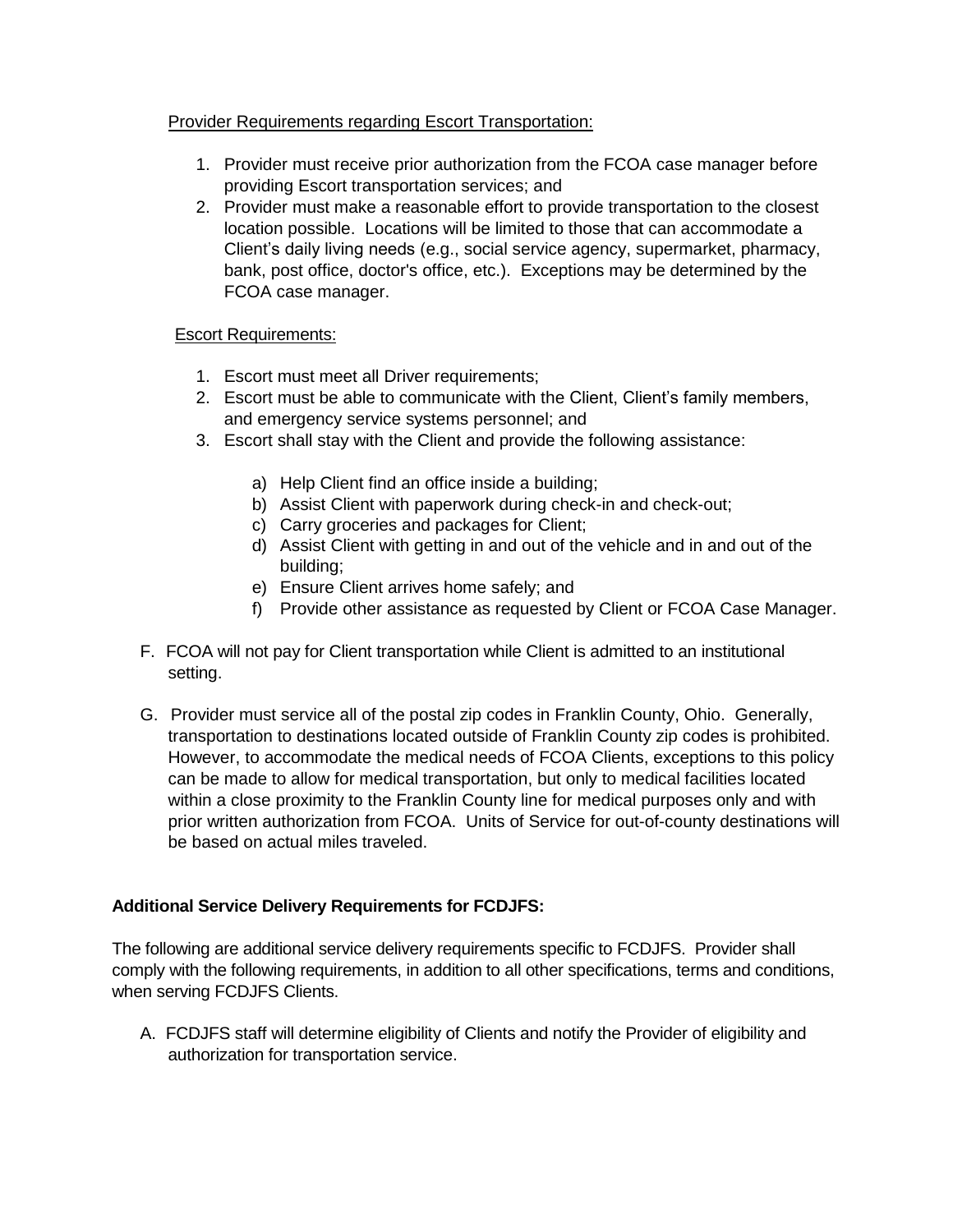- B. Providers will be contacted directly by FCDJFS for transportation requests and the Provider shall only provide services authorized by FCDJFS.
- C. FCDJFS will give at least 24 hours' notice of transportation requests to the extent possible. Provider understands there may be immediate or same-day requests, which must be serviced promptly and routinely as needed. FCDJFS maintains and will make available to the Provider a list of Clients who, because of certain health conditions, are placed on a "will-call" list. These individuals will be given the Provider's specified telephone number and will be instructed to call this number directly in the event that an urgent medical need occurs during those hours when FCDJFS is closed. Clients on the "will-call" list include individuals who are subject to emphysema or asthmatic attacks, etc.
- D. FCDJFS will not pay for Client transportation while Client is admitted to an institutional setting.
- E. Provider must service all of the postal zip codes in Franklin County, Ohio. Transportation to destinations located outside of Franklin County zip codes is prohibited*.*  Any out-of-county travel will be subject to separate negotiation and not based on the rates set forth in this bid.

## **Additional Service Delivery Requirements for FCVSC:**

The following are additional service delivery requirements specific to FCVSC. Provider shall comply with the following requirements, in addition to all other specifications, terms and conditions, when serving FCVSC Clients.

A. The use of **Escort Transportation** by FCVSC Clients is on a limited, case-by-case basis and requires prior authorization from FCVSC.

To be eligible for Escort transportation, a Client must have a physical or mental impairment requiring assistance, have little or no support systems to provide this assistance, and are unable to utilize public transportation independently. The Escort will remain with the Client to provide assistance as requested by the Client. The Client must go with the Escort to the destination in the Escort's vehicle or designated agency vehicle. Escorts are not permitted to use a Client's vehicle.

Escorts must meet all Driver requirements.

- B. Providers will be contacted directly by FCVSC for transportation requests and Provider shall only provide services authorized by FCVSC. Provider shall check FCVSC Requests for Service (RFS) email periodically throughout each day, and shall acknowledge, accept, or decline RFSs same day.
- C. FCVSC will pay for Client transportation while Client is admitted to an institutional setting, however, transportation to pharmacies is not covered.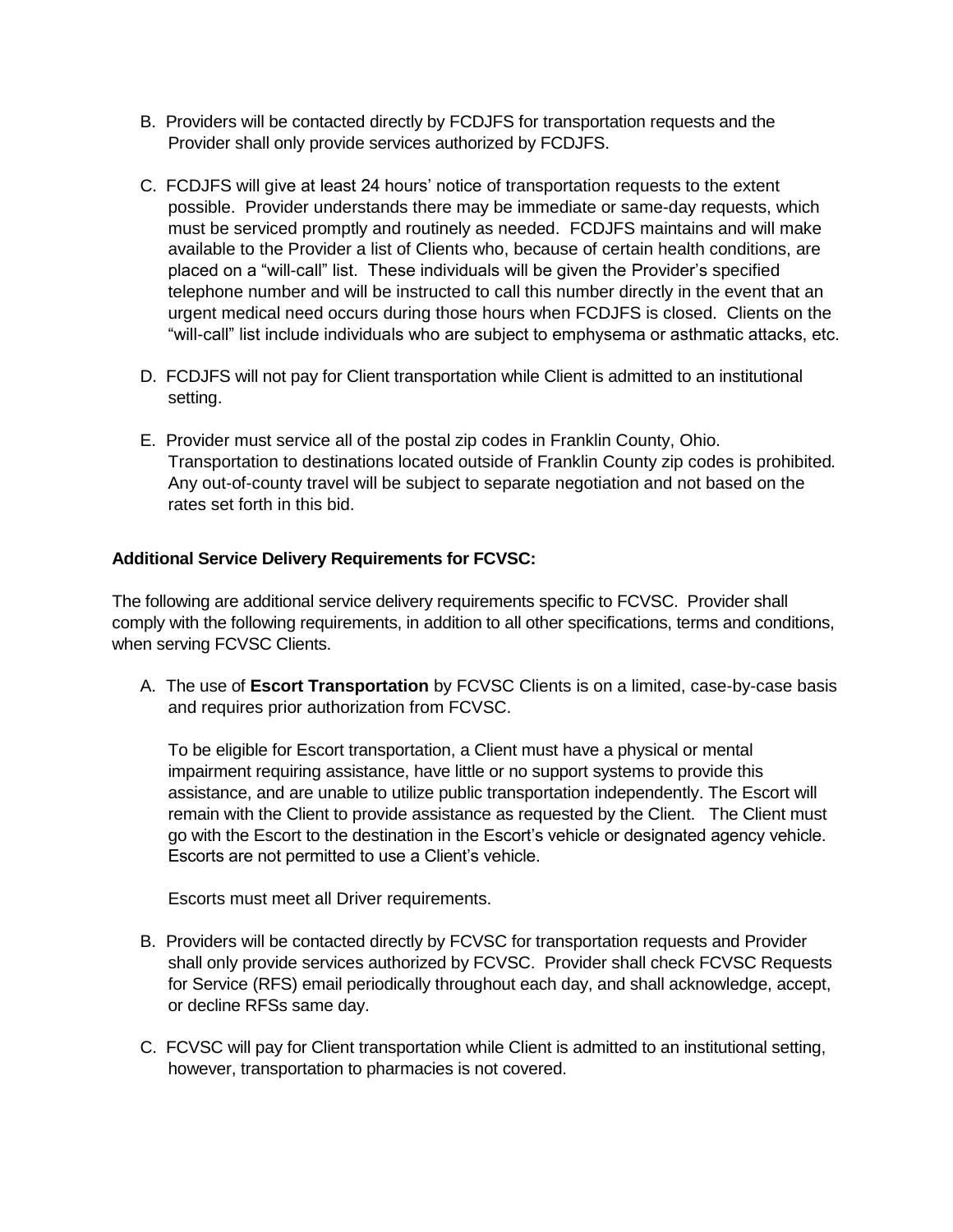D. Transportation to destinations located outside of Franklin County zip codes is prohibited, with exception of the forgoing condition: In order to accommodate the medical needs of Clients, exceptions to this policy can be made to allow for medical transportation only to medical facilities located within a close proximity to the Franklin County line for medical purposes only and with prior written authorization from FCVSC. Units of Service for outof-county destinations will be based on actual miles traveled.

## **CONDITION 6: COMPLIANCE**

Provider shall comply with all contract requirements, Specifications and Conditions of Participation, and reporting requirements of County agencies.

- A. Provider shall allow representatives of the County access to the Provider's facility and full access to policies, procedures, records and other documents related to provision of service to County Clients, and shall cooperate with County representatives in periodic reviews and service audits.
- B. Provider may be subject to a minimum of one annual audit conducted by a County representative or other Federal or State oversight entity. Audits may include but are not limited to fiscal or compliance audits.
- C. Provider and its representatives shall not charge any Client directly for a service delivered or solicit or accept donations, tips or any other form of compensation from Clients. This includes a prohibition against adding Clients to general solicitation mailing lists.
- D. Provider shall maintain compliance with all contract requirements during the term of the contract. Failure to maintain compliance may result in any of the following actions:
	- 1. Requirement of Provider to submit a plan of correction;
	- 2. Adjustments made to invoices or billing;
	- 3. Provider being placed on hold for service authorization for new and/or existing Clients;
	- 4. Removal of Client(s) from the Provider and reassignment to another contracted Provider or Providers; or
	- 5. Contract termination.

The Provider must demonstrate compliance with all contract requirements, Specifications and Conditions of Participation, and reporting requirements prior to being released from hold status and/or resuming service to Clients.

#### **CONDITION 7: BILLING**

Provider shall bill each County Agency on a monthly basis for only those Units of Service authorized by the County and delivered by the Provider.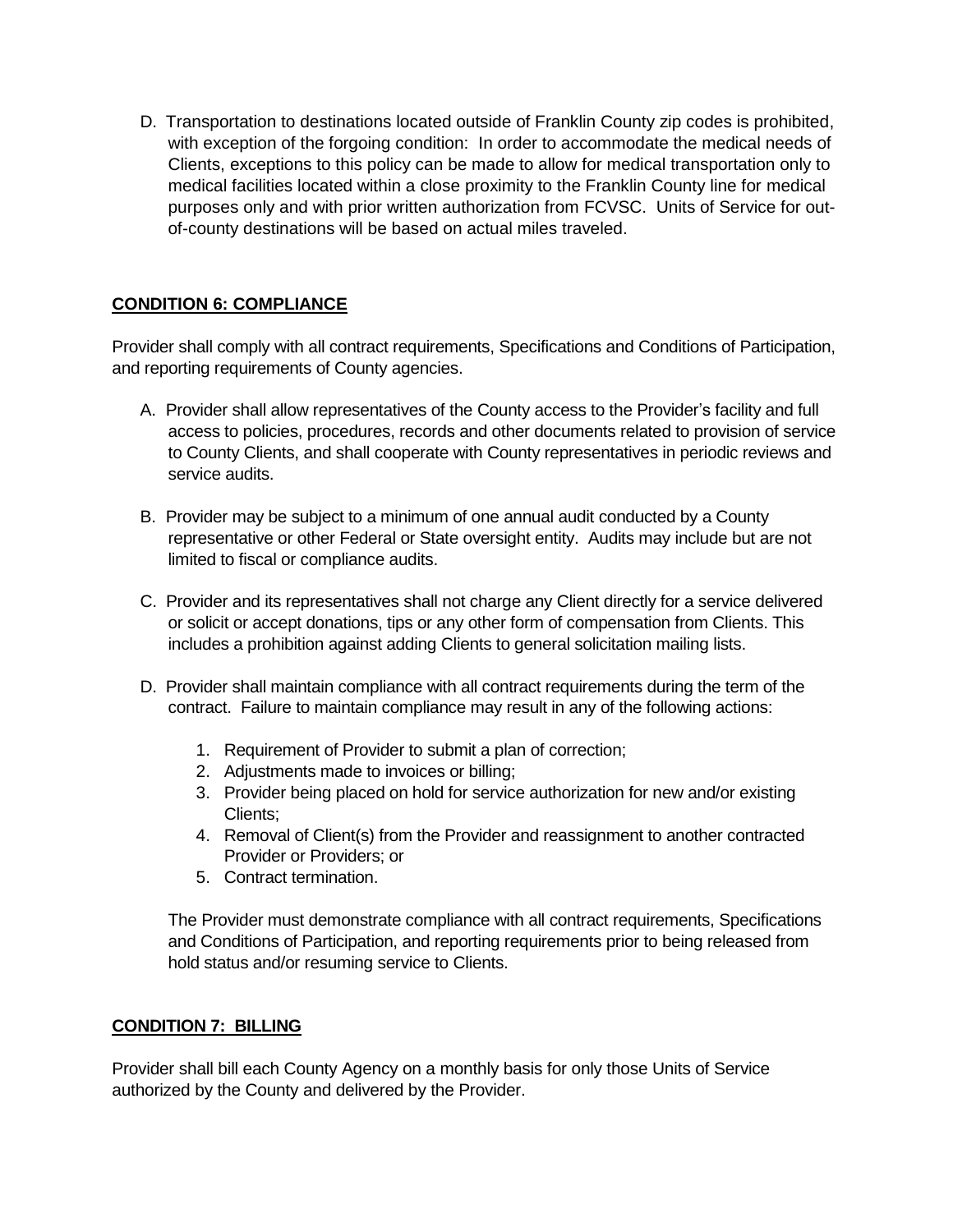# **Billing Requirements for ALL Agencies (FCOA, FCDJFS and FCVSC):**

- A. The County will only remit payments to the contracted Provider.
- B. Provider's request for payment is due no later than the  $15<sup>th</sup>$  of the month following the date of service.
- C. The County will not pay for unauthorized trips. Exceptions may be made by the assigning agency at the sole and complete discretion of said agency.
- D. Provider shall bill only for Units of Service delivered per the "Zip Code Mileage Chart" (Appendix O). The County will pay the Provider the per mile rate stated in the contract multiplied by the number of miles per one-way trip as established in the Zip Code Mileage Chart showing the mileage between zip codes. The County reserves the right to update or modify this chart if necessary, and will supply the most current chart to all Providers.
- E. Provider shall not bill extra for services provided on holidays or weekends; this cost should be calculated into the bid rates. Provider's bid rates should be all inclusive.
- F. The County has the right to refuse payment to a Provider when requests for payment are not received within sixty (60) days of the date of service delivery.
- G. Providers will only invoice one agency (either FCOA, FCDJFS or FCVSC) per Client, per trip.

#### **Additional Billing Requirements for FCOA:**

- A. In the event of an emergency, FCOA may authorize trips after the fact for payment. FCOA retains the right to determine if the emergency trip is approved for payment at the sole and complete discretion of FCOA.
- B. Providers shall furnish copies of Service Tickets to a FCOA representative or Client as requested.
- C. Provider will input Units of Service into the billing system via computer.
- D. If the number of Units of Service billed is less than the monthly authorized units, the unbilled Units of Service cannot be added to the next month's billing.
- E. Provider shall identify and bill all other sources of payment including third party payers such as Medicare and private insurance, billing FCOA as the last resort. Furthermore, Provider shall only bill one payment source for a provided Unit of Service such as Medicaid, etc.
- F. FCOA or Client may cancel a Unit of Service without incurring a charge by contacting the Provider one (1) hour before the scheduled service. Provider must document in the Client